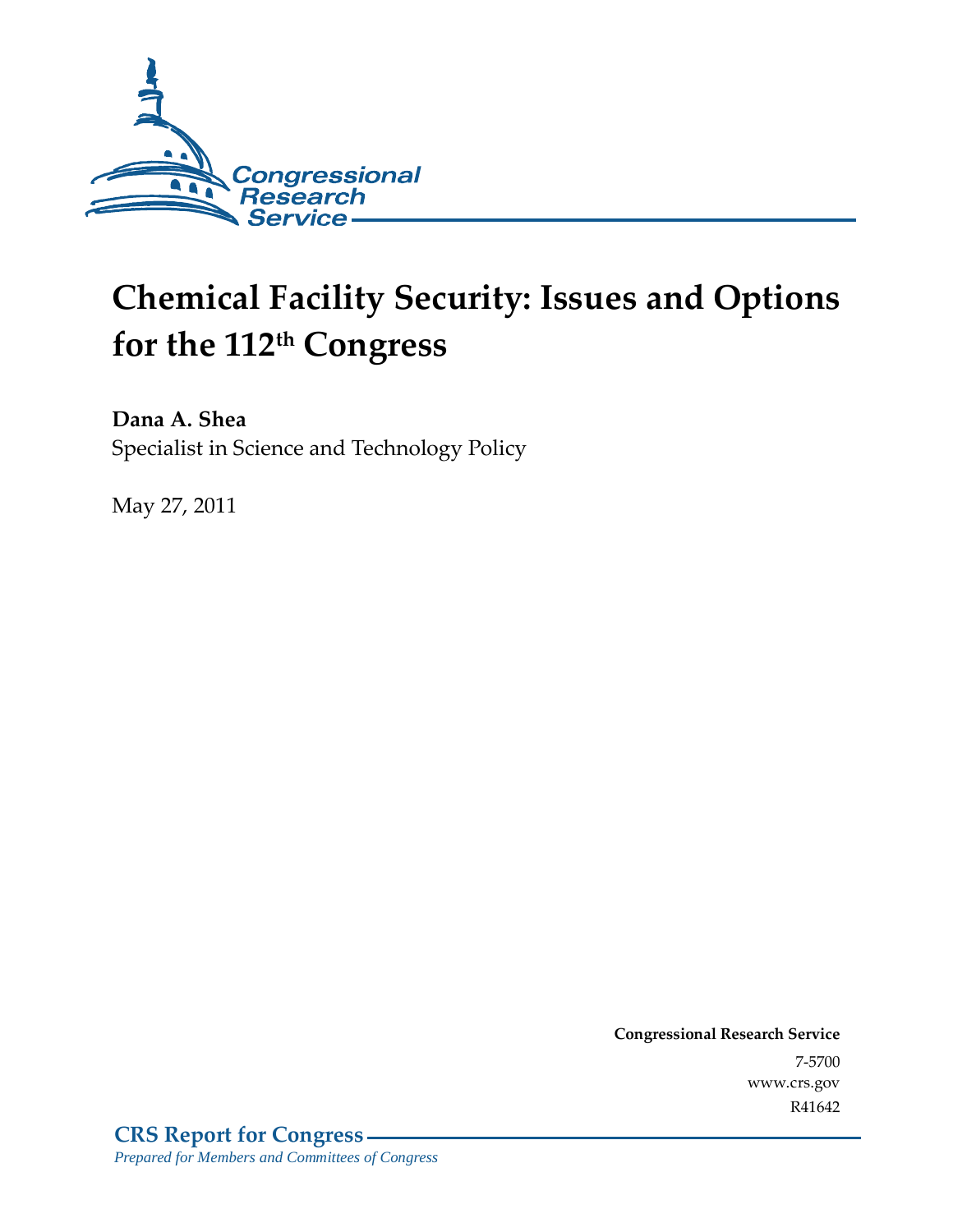## **Summary**

The Department of Homeland Security (DHS) has statutory authority to regulate chemical facilities for security purposes. The  $112<sup>th</sup>$  Congress extended this authority through October 4, 2011. The 111<sup>th</sup> Congress debated the scope and details of reauthorization. Some Members of Congress supported an extension, either short- or long-term, of the existing authority. Other Members called for revision and more extensive codification of chemical facility security regulatory provisions. The tension between continuing and changing the statutory authority was exacerbated by questions regarding the current law's effectiveness in reducing chemical facility risk and the sufficiency of federal funding for chemical facility security.

The DHS is in the process of implementing the authorized regulations, called chemical facility anti-terrorism standards (CFATS). The DHS finalized CFATS regulations in 2007. No chemical facilities have completed the CFATS process, which starts with information submission by chemical facilities and finishes with inspection and approval of facility security measures by DHS. Several factors, including the level of detail provided to DHS and the availability of inspectors, likely complicate the inspection process and lead to delays in inspection. Policymakers have questioned whether the compliance rate with the CFATS is sufficient to address this homeland security issue.

Key policy issues debated in previous Congresses contributed to the reauthorization debate. These issues included the adequacy of DHS resources and effort; the appropriateness and scope of federal preemption of state chemical facility security activities; the availability of information for public comment, potential litigation, and congressional oversight; the universe of facilities that should be considered as chemical facilities; and the role of inherently safer technologies in achieving security goals.

The  $112<sup>th</sup>$  Congress might take various approaches to this issue. Congress might allow the statutory authority to expire but continue providing appropriations to administer the regulations. Congress might permanently or temporarily extend the expiring statutory authority in order to observe the impact of the current regulations and, if necessary, address any perceived weaknesses at a later date. Congress might codify the existing regulation in statute and reduce the discretion available to the Secretary of Homeland Security to change the current regulatory framework. Alternatively, Congress might substantively change the current regulation's implementation, scope, or impact by amending the existing statute or creating a new one. Finally, Congress might choose to terminate the program by allowing its authority to lapse and removing funding for the program. This last approach would leave chemical facility security regulation to the discretion of state and local governments.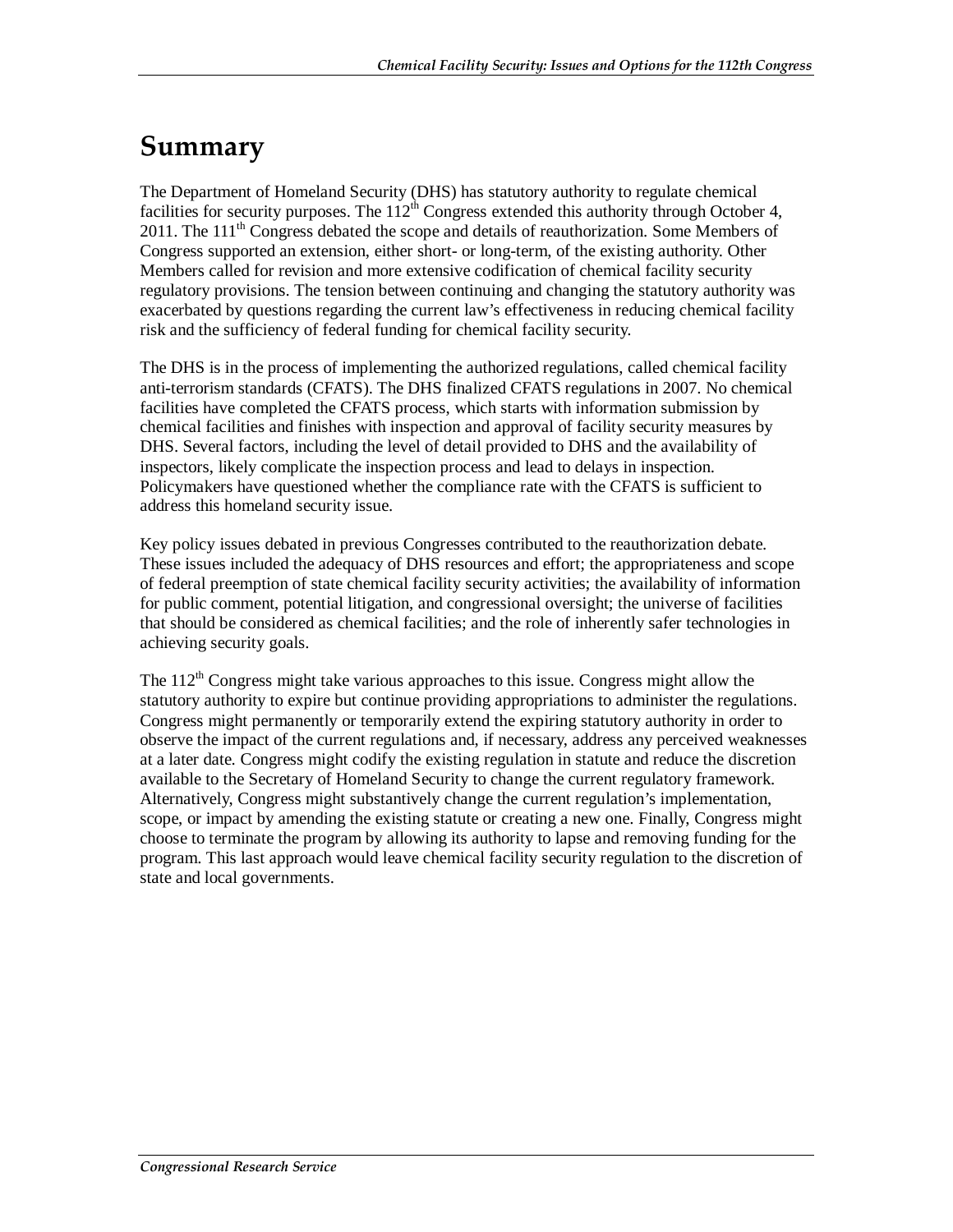# Contents

## **Tables**

| Table 1. DHS Funding for Chemical Facility Security Regulation by Fiscal Year 4 |  |
|---------------------------------------------------------------------------------|--|
|                                                                                 |  |

## Contacts

|--|--|--|--|--|--|--|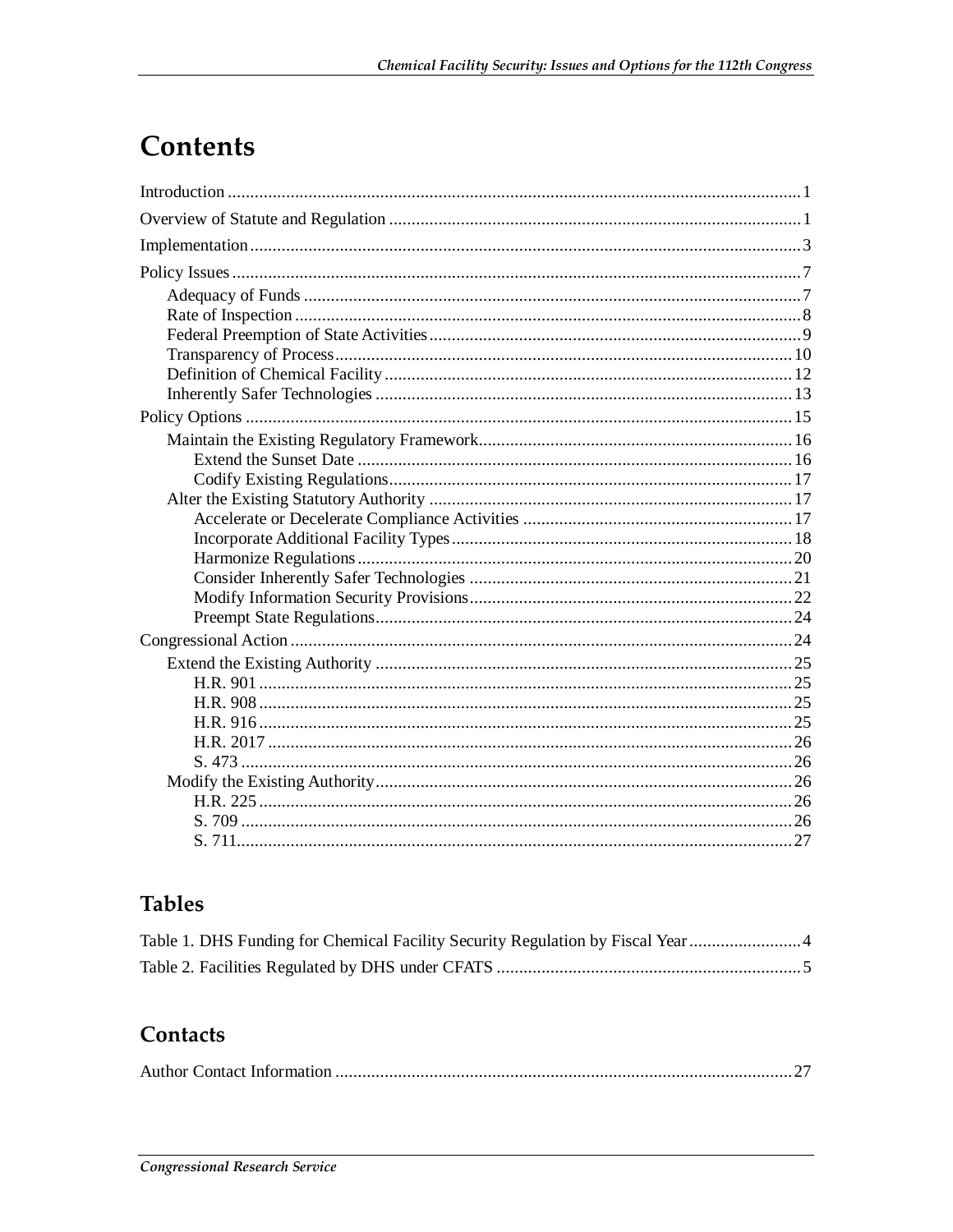# **Introduction**

Since before September 11, 2001, congressional policymakers have expressed concern about the safety and security of facilities possessing certain amounts of hazardous chemicals. The sudden release of hazardous chemicals from facilities storing large quantities might potentially harm large numbers of persons living or working near the facility. Chemical facilities engaged in security activities on a voluntary basis, and some states enacted laws requiring additional consideration of security at chemical facilities.<sup>1</sup> Congress debated whether the federal government should regulate such facilities for security purposes to reduce the risk they pose. The 109th Congress passed legislation in 2006 providing the Department of Homeland Security (DHS) statutory authority to regulate chemical facilities for security purposes. This statutory authority expires in March 2011. Advocacy groups, stakeholders, and policymakers have called for congressional reauthorization of this authority, though they disagree about the preferred approach. Congress may extend the existing authority, revise the existing authority to resolve potentially contentious issues, or allow this authority to lapse.

This report provides a brief overview of the existing statutory authority and the regulation implementing this authority. It describes several policy issues raised in previous debates regarding chemical facility security and identifies policy options for congressional consideration. Finally, legislation in the  $112<sup>th</sup>$  Congress is discussed.

## **Overview of Statute and Regulation**

Congress provided statutory authority to DHS to regulate chemical facilities for security purposes. This statutory authority gave some explicit authorities to DHS and left other implementation aspects to the discretion of the Secretary of Homeland Security. The statute contains a "sunset provision" and expires on October 4,  $2011<sup>2</sup>$ 

On April 9, 2007, the Department of Homeland Security issued an interim final rule regarding the chemical facility anti-terrorism standards (CFATS).<sup>3</sup> This interim final rule entered into force on June 8, 2007. The interim final rule implements both statutory authority explicit in P.L. 109-295,

<sup>1</sup> For example, New Jersey, Maryland, and New York each enacted laws addressing security at chemical facilities.

 $2$  The original statute expired on October 4, 2009, three years after enactment. The Department of Homeland Security Appropriations Act, 2010 (P.L. 111-83) extended the existing statutory authority an additional year. The Continuing Appropriations Act, 2011 (P.L. 111-242) extended the statutory authority through December 3, 2010. The second continuing resolution (P.L. 111-290) extended the statutory authority through December 18, 2010. The third continuing resolution (P.L. 111-317) extended the statutory authority through December 21, 2010. The Continuing Appropriations and Surface Transportation Extensions Act, 2011 (P.L. 111-322) extended the statutory authority through March 4, 2011. The Further Continuing Appropriations Amendments, 2011 (P.L. 112-4) extended the statutory authority through March 18, 2011. The Additional Continuing Appropriations Amendments, 2011 (P.L. 112-6) extended the statutory authority through April 8, 2011. The Further Additional Continuing Appropriations Amendments, 2011 (P.L. 112-8) extended the statutory authority through April 15, 2011. The Department of Defense and Full-Year Continuing Appropriations Act, 2011 (P.L. 112-10) extends the statutory authority through October 4, 2011.

<sup>&</sup>lt;sup>3</sup> 72 *Federal* Register 17688-17745 (April 9, 2007). An interim final rule is a rule that meets the requirements for a final rule and that has the same force and effect as a final rule, but that contains an invitation for further public comment on its provisions. After reviewing comments to the interim final rule, an agency may modify the interim final rule and issue a "final" final rule. The DHS first issued a proposed rule in December 2006 and solicited public comments. 71 *Federal Register* 78276-78332 (December 28, 2006).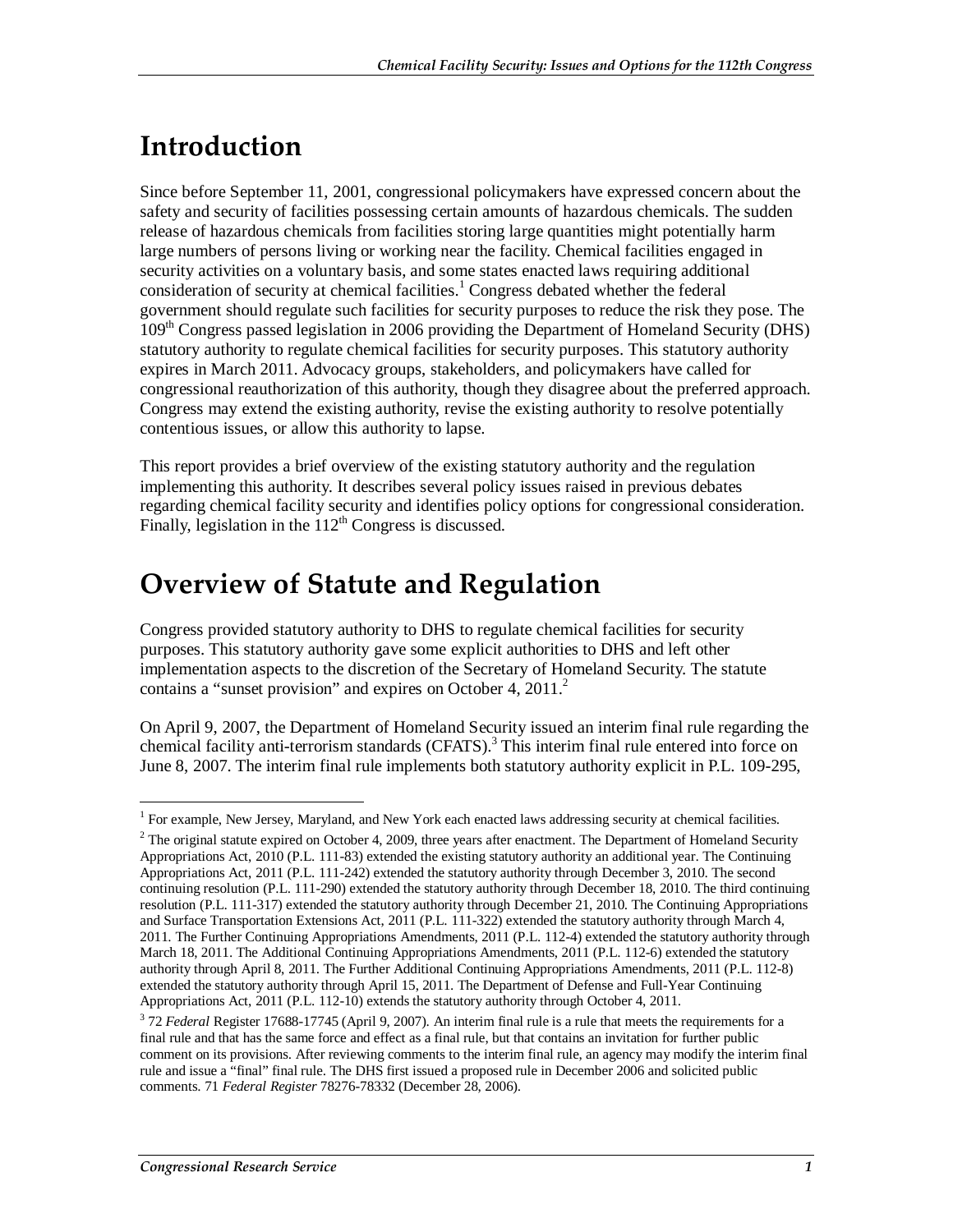Section 550, and authorities DHS found to be implicitly granted. In promulgating the interim final rule, DHS interpreted the language of the statute to determine what it asserts was the intent of Congress when crafting the statutory authority. Consequently, much of the rule arises from the Secretary's discretion and interpretation of legislative intent rather than explicit statutory detail.

Under the interim final rule, the Secretary of Homeland Security determines which chemical facilities must meet regulatory security requirements, based on the degree of risk posed by each facility. Chemical facilities with greater than specified quantities of potentially dangerous chemicals must submit information to DHS, so that DHS can determine the facility's risk status. The statute exempts several types of facilities from the Secretary's authority: facilities defined as a water system or wastewater treatment works; facilities owned or operated by the Department of Defense or Department of Energy; facilities regulated by the Nuclear Regulatory Commission; and those facilities regulated under the Maritime Transportation Security Act of 2002 (P.L. 107- 295).

The DHS lists 322 chemicals as "chemicals of interest" for the purposes of compliance with CFATS.4 The DHS considers each chemical in the context of three threats: release; theft or diversion; and sabotage and contamination. The DHS assigns high-risk facilities into one of four risk-based tiers. The statute mandated that DHS establish performance-based security requirements. The DHS created graduated performance-based requirements for facilities assigned to each risk-based tier.<sup>5</sup> Facilities in higher risk tiers must meet more stringent performance-based requirements.

All high-risk facilities must assess their vulnerabilities, develop an effective security plan, submit these documents to DHS, and implement their security plan.<sup>6</sup> The vulnerability assessment serves two purposes under the interim final rule. One is to determine or confirm the placement of the facility in a risk-based tier. The other is to provide a baseline against which to evaluate the site security plan activities.

The site security plans must address the vulnerability assessment by describing how activities in the plan correspond to securing facility vulnerabilities. Additionally, the site security plan must address preparations for and deterrents against specific modes of potential terrorist attack, as applicable and identified by DHS. The site security plans must also describe how the activities taken by the facility meet the risk-based performance standards provided by DHS.

The November 2007, DHS issued an appendix to the interim final rule containing the list of chemicals of interest [72] *Federal Register* 65396-65435 (November 20, 2007)].

<sup>&</sup>lt;sup>5</sup> According to the White House Office of Management and Budget, a performance standard is a standard

that states requirements in terms of required results with criteria for verifying compliance but without stating the methods for achieving required results. A performance standard may define the functional requirements for the item, operational requirements, and/or interface and interchangeability characteristics. A performance standard may be viewed in juxtaposition to a prescriptive standard which may specify design requirements, such as materials to be used, how a requirement is to be achieved, or how an item is to be fabricated or constructed.

Office of Management and Budget, The White House, "Federal Participation in the Development and Use of Voluntary Consensus Standards and in Conformity Assessment Activities," *Circular A-119*, February 10, 1998. For example, a performance standard might require that a facility perimeter be secured, while a prescriptive standard might dictate the height and type of fence to be used to secure the perimeter.

<sup>&</sup>lt;sup>6</sup> High-risk facilities may develop vulnerability assessments and site security plans using alternative security programs so long as they meet the tiered, performance-based requirements of the interim final rule.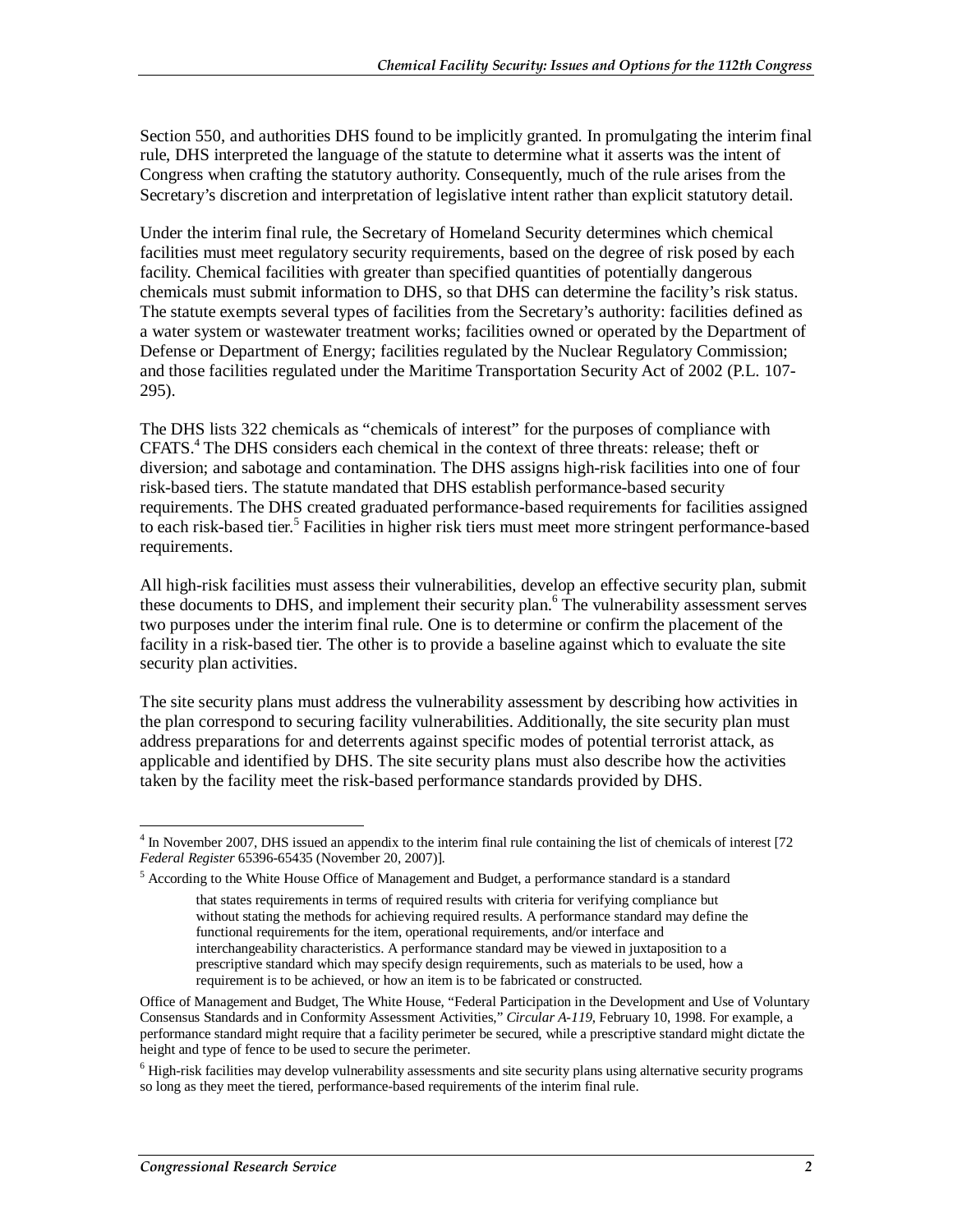The DHS must review and approve the submitted documents, audit and inspect chemical facilities, and determine regulatory compliance. The DHS may disapprove submitted vulnerability assessments or site security plans that fail to meet DHS standards. The DHS may not disapprove an assessment or plan because of the presence or absence of a specific measure. In the case of disapproval, DHS will identify in writing those areas of the assessment and/or plan that need improvement. Owners or operators of chemical facilities may appeal such decisions to DHS.

Similarly, if, after inspecting a chemical facility, DHS finds a facility not in compliance, the Secretary must write to the facility explaining the deficiencies found, provide an opportunity for the facility to consult with DHS, and issue an order to the facility to comply by a specified date. If the facility continues to be out of compliance, DHS may fine and, eventually, order the facility to cease operation. The interim final rule establishes the process by which chemical facilities can appeal DHS decisions and rulings, but the statute prohibits third-party suits for enforcement purposes.

The interim final rule creates a category of information protected from disclosure under the Freedom of Information Act (FOIA) and comparable state and local laws. The DHS named this category of information "Chemical-terrorism Vulnerability Information" (CVI). This category protects information generated under the interim final rule, as well as any information developed for chemical facility security purposes that the Secretary determines needs protection. In accordance with statute, judicial and administrative proceedings shall treat CVI as classified information. The DHS asserts sole discretion regarding who will be eligible to receive CVI. Disclosure of CVI may be punishable by fine.

The interim final rule states it preempts state and local regulation that "conflicts with, hinders, poses an obstacle to or frustrates the purposes of" the federal regulation. States, localities, or affected companies may request a decision from DHS regarding potential conflict between the regulations. Since DHS promulgated the interim final rule, Congress has amended P.L. 109-295, Section 550, to state that such preemption will occur only in the case of an "actual conflict."<sup>7</sup> The DHS has not issued revised regulations addressing this change in statute.

## **Implementation**

Within DHS, the National Protection and Programs Directorate (NPPD) is responsible for chemical facility security regulations. The NPPD attempts to generally reduce the risks to the homeland and has various offices addressing both physical and virtual threats. Within NPPD, the Office of Infrastructure Protection, through its Infrastructure Security Compliance Division, oversees the CFATS program.<sup>8</sup> As seen in Table 1, requested and appropriated funding for this program has generally increased since its creation. Additionally, full-time equivalent staffing for this program has also generally increased. This increase in staffing reflects, in part, the development of a cadre of CFATS inspectors, based in regional offices.

T<br><sup>7</sup> P.L. 110-161, the Consolidated Appropriations Act, 2008, Section 534.

<sup>&</sup>lt;sup>8</sup> The budget request for the Infrastructure Security Compliance Project contains the funding and personnel efforts allocated for implementing the CFATS regulations.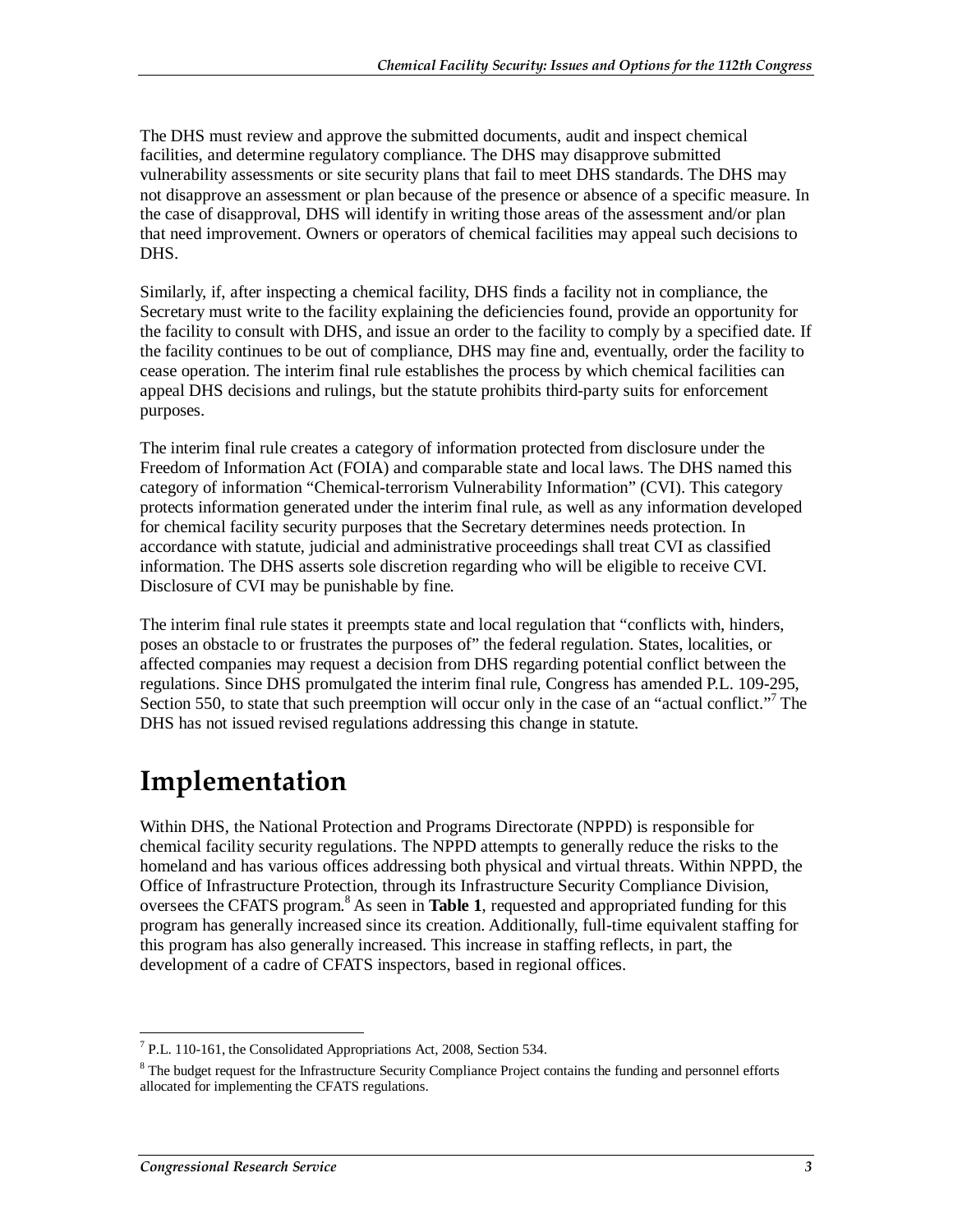| (in millions)      |                 |                   |                                        |  |
|--------------------|-----------------|-------------------|----------------------------------------|--|
| <b>Fiscal Year</b> | <b>Request</b>  | Appropriation     | <b>Full-time</b><br><b>Equivalents</b> |  |
| FY2007             | \$10            | \$22 <sup>a</sup> | 0                                      |  |
| FY2008             | 25              | 50                | 21                                     |  |
| FY2009             | 63              | 78b               | 78                                     |  |
| FY2010             | 103c            | 103 <sup>d</sup>  | 246                                    |  |
| <b>FY2011</b>      | 105e            | f                 | 257                                    |  |
| FY2012             | 99 <sub>g</sub> |                   | 242                                    |  |
|                    |                 |                   |                                        |  |

#### **Table 1. DHS Funding for Chemical Facility Security Regulation by Fiscal Year**

**Source:** Department of Homeland Security, Preparedness Directorate, Infrastructure Protection and Information Security, *FY2007 Congressional Justification*; Department of Homeland Security, National Protection and Programs Directorate, Infrastructure Protection and Information Security, *Fiscal Year 2008 Congressional Justification*; Department of Homeland Security, National Protection and Programs Directorate, Infrastructure Protection and Information Security, *Fiscal Year 2009 Congressional Justification*; Department of Homeland Security, National Protection and Programs Directorate, Infrastructure Protection and Information Security, *Fiscal Year 2010 Congressional Justification*; Department of Homeland Security, National Protection and Programs Directorate, Infrastructure Protection and Information Security, *Fiscal Year 2011 Overview Congressional Justification*; Department of Homeland Security, National Protection and Programs Directorate, Infrastructure Protection and Information Security, *Fiscal Year 2012 Congressional Justification*; H.Rept. 109-699; P.L. 110-28; the explanatory statement for P.L. 110-161 at *Congressional Record*, December 17, 2007, p. H16092; the explanatory statement for P.L. 110-329 at *Congressional Record*, September 24, 2008, pp. H9806-H9807; H.Rept. 111-298; P.L. 111-242, as amended; and P.L. 112-10.

**Notes:** Funding levels rounded to nearest million. A full-time equivalent equals one staff person working a fulltime work schedule for one year.

- a. Including funds provided in supplemental appropriations (P.L. 110-28).
- b. Of this amount appropriated for the Infrastructure Security Compliance Project, \$5 million were designated for activities related to the development of ammonium nitrate regulations.
- c. Of this amount requested for the Infrastructure Security Compliance Project, \$14 million were designated for activities related to the development of ammonium nitrate regulations.
- d. Of this amount appropriated for the Infrastructure Security Compliance Project, \$14 million were designated for activities related to the development of ammonium nitrate regulations.
- e. The DHS planned to use an unspecified amount of the requested funds to regulate ammonium nitrate sale and transfer.
- f. P.L. 112-10 provides \$838,763,112 in FY2011 appropriations for the National Protection and Programs Directorate Infrastructure Protection and Information Security appropriations account. It does not specify a level for chemical facility security regulation.
- g. The DHS plans to an unspecified amount of the requested funds to regulate ammonium nitrate sale and transfer.

The DHS received statutory authority to regulate chemical facilities in 2006. It did not possess a chemical facility security office or inspector cadre at that time. The DHS requested additional positions to create an inspector cadre and is still in the process of hiring. As of February 2011, DHS had hired 109 inspectors.<sup>9</sup>

<sup>-</sup><sup>9</sup> Oral testimony of Rand Beers, Under Secretary, National Protection and Programs Directorate, Department of Homeland Security, before the House Homeland Security Committee, Subcommittee on Cybersecurity, Infrastructure (continued...)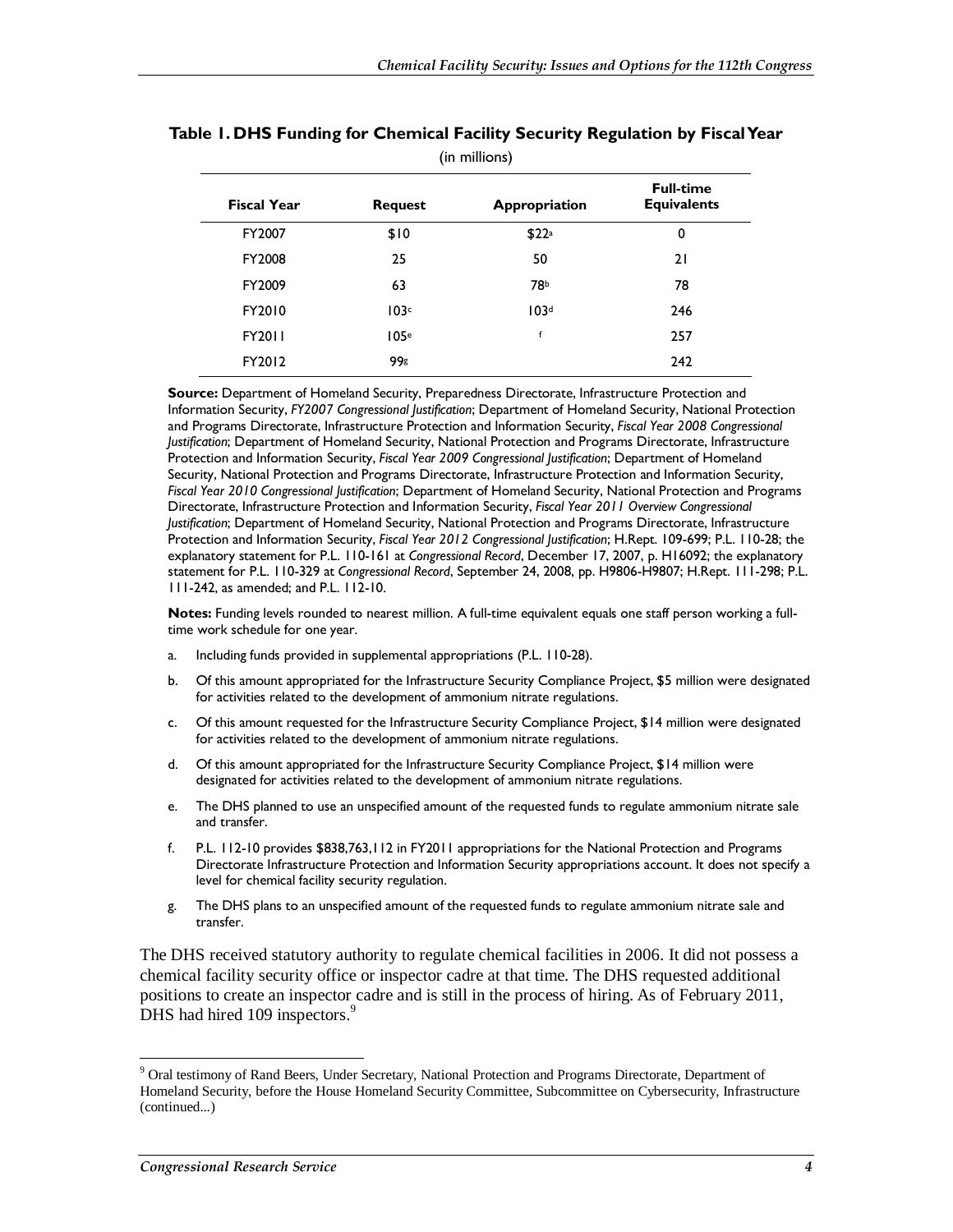Chemical inspectors must be able to assess the security measures at a chemical facility using the performance-based criteria developed by DHS. Performance-based security measures are likely more difficult than prescriptive measures for chemical inspectors to assess and thus require greater training and experience in the inspector cadre. In order to overcome this challenge, DHS has established a Basic Inspector School training program for its inspector cadre. Such training, while likely improving the quality of inspection, also introduces additional time between the hiring of new inspectors and their deployment in the field.

As of January 2011, more than 38,000 chemical facilities had registered with DHS and completed the Top-Screen process.<sup>10</sup> Of these facilities, DHS considered more than 7,000 as high-risk and required to submit a site vulnerability assessment.<sup>11</sup> From the submitted site vulnerability assessments, DHS identified and placed 4,755 facilities into preliminary or final risk tiers. **Table 2** identifies by risk tier the universe of regulated facilities, with Tier 1 those of highest risk.

| <b>Risk</b><br>Tier | <b>Facilities with</b><br><b>Regulated Final Tier Decision</b> | <b>Facilities Awaiting Final</b><br><b>Tier Decision</b> | <b>Total Facilities</b> |  |  |  |
|---------------------|----------------------------------------------------------------|----------------------------------------------------------|-------------------------|--|--|--|
|                     | 218                                                            | 3                                                        | 221                     |  |  |  |
| 2                   | 535                                                            | 38                                                       | 573                     |  |  |  |
| 3                   | 1,126                                                          | 146                                                      | 1,272                   |  |  |  |
| 4                   | 2,215                                                          | 474                                                      | 2,689                   |  |  |  |
| <b>Total</b>        | 4,094                                                          | 66 I                                                     | 4,755                   |  |  |  |

#### **Table 2. Facilities Regulated by DHS under CFATS**

**Source:** Infrastructure Security Compliance Division, Office of Infrastructure Protection, National Protection and Programs Directorate, Department of Homeland Security, *Chemical Facility Anti-Terrorism Standards*, January 27, 2011.

**Notes:** DHS has preliminarily assigned some facilities to a risk tier. Final assignment to a risk tier occurs after final review of submitted vulnerability assessments.

The number of chemical facilities assigned a risk tier by DHS has declined since the CFATS program began. This decline is likely due to a number of factors, including erroneous filing by regulated entities, process changes on the part of regulated entities, and business operations and decisions. The DHS has also engaged in targeted outreach activities to identify those facilities that fall under the regulation but have not yet complied by filing required information.

The DHS planned to begin inspections of Tier 1 facilities as quickly as 14 months after issuance of regulations.<sup>12</sup> A series of factors have delayed inspections, including the release of additional

<sup>(...</sup>continued)

Protection, and Security Technologies, February 11, 2011. As of July 2010, DHS had hired 88 field personnel, including 11 regional commanders. Office of Infrastructure Protection, National Protection and Programs Directorate, Department of Homeland Security, *Update on Implementation of the Chemical Facility Anti-Terrorism Standards and Development of Ammonium Nitrate Regulations-2010 Chemical Sector Coordinating Council Security Summit*, July 7, 2010.

 $10$  The Top-Screen process is the initial submission of information to DHS to determine whether a facility is high risk.

<sup>&</sup>lt;sup>11</sup> Infrastructure Security Compliance Division, Office of Infrastructure Protection, National Protection and Programs Directorate, Department of Homeland Security, *Chemical Facility Anti-Terrorism Standards*, January 27, 2011.

<sup>&</sup>lt;sup>12</sup> Department of Homeland Security, *Chemical Facility Anti-Terrorism Standards Interim Final Rule Regulatory Assessment,* DHS-2006-0073, April 1, 2007, p. 15.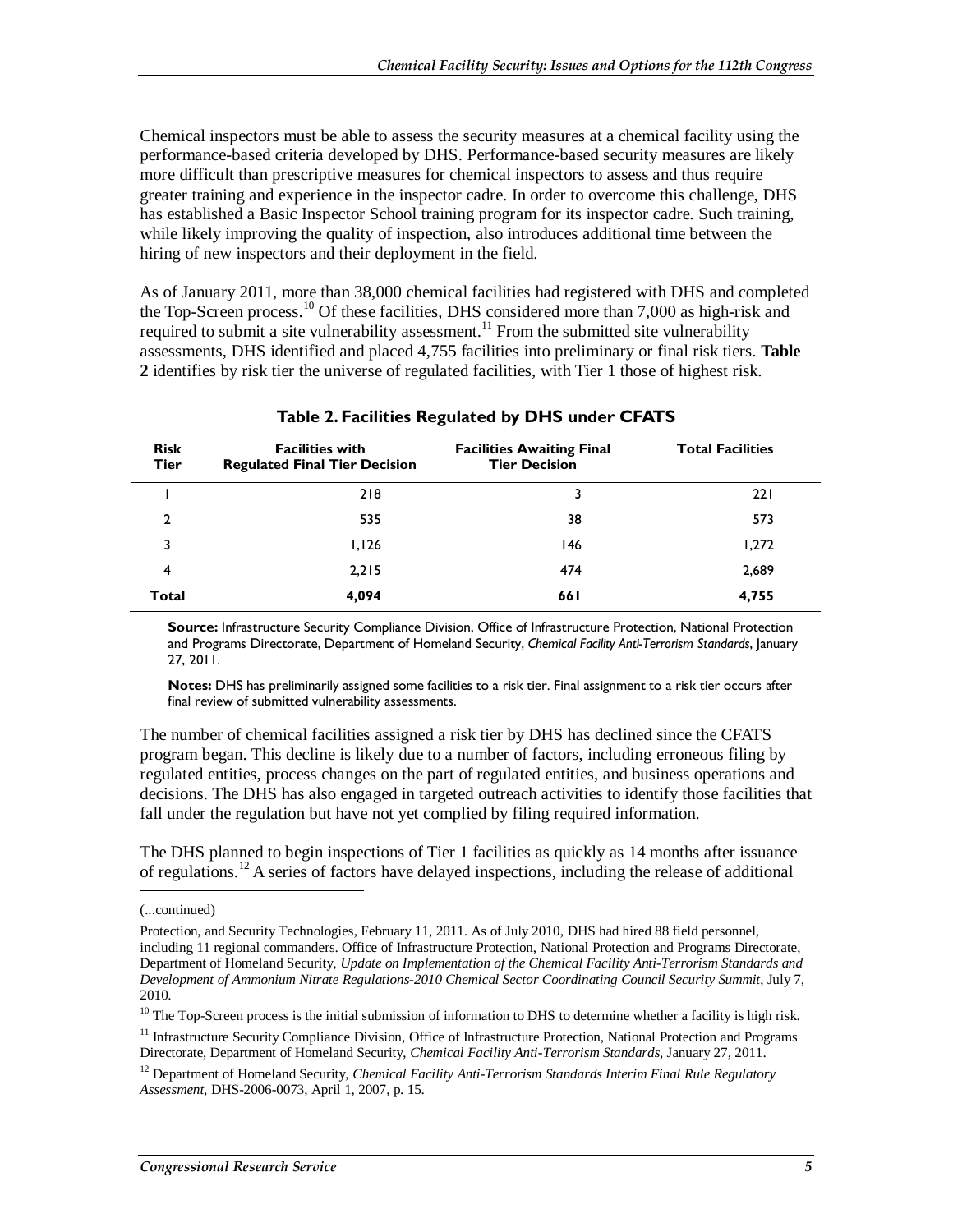regulatory information in the form of an appendix, and the need to build an inspector cadre, establish a regional infrastructure, and perform pre-authorization inspections at facilities. DHS officials provided a series of timeframes for beginning inspections.<sup>13</sup> The DHS began inspections of Tier 1 facilities in February 2010.<sup>14</sup> Although the DHS testified that they planned to inspect all Tier 1 facilities by the end of calendar year  $2010$ ,<sup>15</sup> DHS had only performed four authorization inspections as of January 2011.<sup>16</sup> The DHS has not approved the implementation of any site security plan.<sup>17</sup> The DHS now states that it expects to inspect all Tier 1 facilities by the end of calendar year 2011.<sup>18</sup>

The DHS has identified as a factor in the delay of the inspection schedule the necessary iteration between DHS and the regulated entity regarding its site security plan.<sup>19</sup> The DHS has issued 66 administrative orders to compel facilities to complete their site security plans.<sup>20</sup> In addition, DHS established a pre-authorization inspection process to gain additional information from facilities in order to fully assess the submitted site security plan. Once DHS completes a pre-authorization inspection at a facility, the facility may amend its site security plan to reflect the results of the pre-authorization inspection. The DHS has performed more than 150 pre-authorization inspections to date.

<sup>-</sup> $13$  In July 2007, DHS provided testimony that formal site inspections of a selected group of facilities would begin by the end of the calendar year (Testimony of Robert B. Stephan, Assistant Secretary for Infrastructure Protection, National Protection and Programs Directorate, Department of Homeland Security, before the House Committee on Homeland Security, Subcommittee on Transportation Security and Infrastructure, July 24, 2007). In December 2007, DHS provided testimony that facility inspection would begin in fall of 2008 (Testimony of Robert B. Stephan, Assistant Secretary for Infrastructure Protection, National Protection and Programs Directorate, Department of Homeland Security, before the House Committee on Homeland Security, Subcommittee on Transportation Security and Infrastructure, December 13, 2007). In 2009, DHS provided testimony that inspections would begin in the first quarter of FY2010 (Testimony of Philip Reitinger, Deputy Under Secretary, National Protection and Programs Directorate, Department of Homeland Security, before the House Committee on Homeland Security, June 16, 2009). The DHS now states that it expects to inspect all Tier 1 facilities by the end of calendar year 2011 (Oral testimony of Rand Beers, Under Secretary, National Protection and Programs Directorate, Department of Homeland Security, before the House Homeland Security Committee, Subcommittee on Cybersecurity, Infrastructure Protection, and Security Technologies, February 11, 2011).

<sup>&</sup>lt;sup>14</sup> Testimony of Rand Beers, Under Secretary, National Protection and Programs Directorate, Department of Homeland Security, before the Senate Committee on Homeland Security and Governmental Affairs, March 3, 2010.

<sup>&</sup>lt;sup>15</sup> Oral testimony of Rand Beers, Under Secretary, National Protection and Programs Directorate, Department of Homeland Security, before the Senate Committee on Homeland Security and Governmental Affairs, March 3, 2010.

<sup>&</sup>lt;sup>16</sup> Infrastructure Security Compliance Division, Office of Infrastructure Protection, National Protection and Programs Directorate, Department of Homeland Security, *Chemical Facility Anti-Terrorism Standards*, January 27, 2011.

<sup>&</sup>lt;sup>17</sup> Oral testimony of Rand Beers, Under Secretary, National Protection and Programs Directorate, Department of Homeland Security, before the House Homeland Security Committee, Subcommittee on Cybersecurity, Infrastructure Protection, and Security Technologies, February 11, 2011.

<sup>&</sup>lt;sup>18</sup> Oral testimony of Rand Beers, Under Secretary, National Protection and Programs Directorate, Department of Homeland Security, before the House Homeland Security Committee, Subcommittee on Cybersecurity, Infrastructure Protection, and Security Technologies, February 11, 2011.

<sup>&</sup>lt;sup>19</sup> The DHS identified such iteration on the contents of site security plans as one factor delaying the start of the inspection process from December 2009 to February 2010. Oral testimony of Rand Beers, Under Secretary, National Protection and Programs Directorate, Department of Homeland Security, before the Senate Committee on Homeland Security and Governmental Affairs, March 3, 2010.

<sup>&</sup>lt;sup>20</sup> Testimony of Rand Beers, Under Secretary, National Protection and Programs Directorate, Department of Homeland Security, before the House Committee on Energy and Commerce, Subcommittee on Environment and the Economy, March 31, 2011.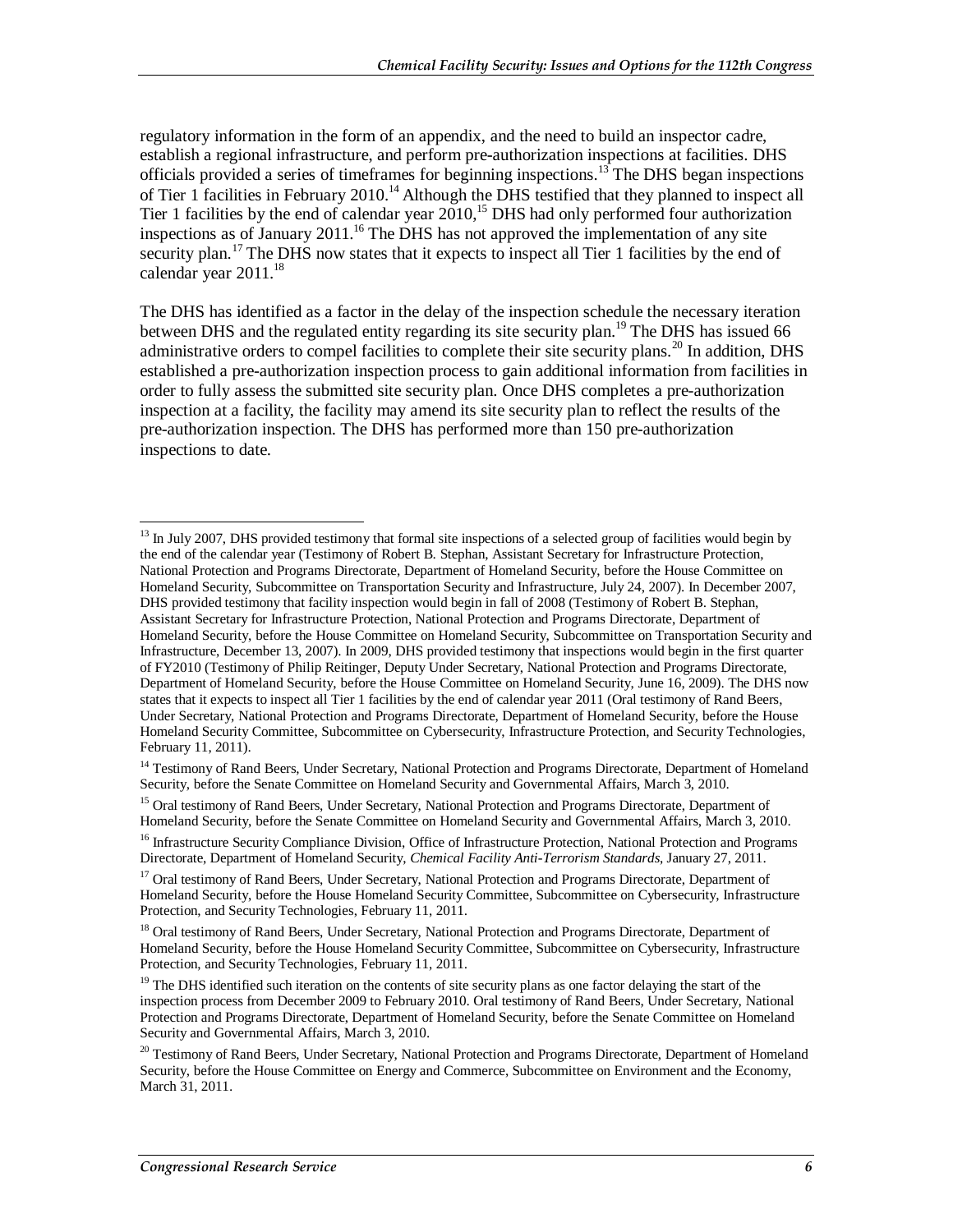# **Policy Issues**

Previous congressional discussion on chemical facility security raised several contentious policy issues.<sup>21</sup> Some issues, such as whether DHS has sufficient funds to adequately oversee chemical facility security; whether federal chemical facility security regulations should preempt state regulations; and how much chemical security information individuals may share outside of the facility and the federal government, will exist even if Congress extends the existing statutory authority. Other issues, such as what facilities should DHS regulate as a chemical facility and whether DHS should require chemical facilities to adopt or consider adopting inherently safer technologies, may be more likely addressed if Congress chooses to revise or expand existing authority.

## **Adequacy of Funds**

The regulation establishes an oversight structure that relies on DHS personnel inspecting chemical facilities and ascertaining whether regulated entities have implemented their approved site security plans. Although the use of performance-based measures, where chemical facilities have flexibility in how to achieve the required security performance, may reduce some demands on the regulated entities, it may also require greater training and judgment on the part of DHS inspectors. Inspecting the regulated facilities likely will be costly. Congressional oversight has raised the question of whether DHS has requested and received appropriated funds sufficient to hire and retain the staff necessary to perform the required compliance inspections.<sup>22</sup>

Some policymakers have expressed surprise at the pace of inspection and have suggested that DHS increase it.<sup>23</sup> The DHS may face challenges when creating the necessary infrastructure to perform nationwide inspections. As stated by DHS when describing its efforts to hire, train, and deploy an inspector cadre and support staff:

Infrastructure Security Inspectors, located in up to 10 primary field offices across the Nation, will inspect and ensure regulatory compliance at facilities covered by the CFATS regulation, including site security plan approval and maintaining respective inspection and audit schedule. Creating a fully functional cadre will require not just recruiting and training staff, but also procurement of communications and [information technology] equipment (laptops, blackberries, etc.) to facilitate work efforts while conducting inspections and traveling, but also the acquisition of office space and equipment, government vehicles, support staff, safety equipment and clothing, and support for frequent travel.<sup>24</sup>

The degree to which funds meet agency needs likely depends on factors external and internal to DHS. External factors include the number of regulated facilities and the sufficiency of security plan implementation. Internal factors include the ratio between headquarters staff and field inspectors; the risk tiers of the regulated facilities; and the timetable for implementation. Once the

<sup>&</sup>lt;u>.</u>  $21$  Congressional policymakers have debated chemical facility security issues since at least the  $106<sup>th</sup>$  Congress.

 $^{22}$  House Committee on Homeland Security, Subcommittee on Transportation Security and Infrastructure Protection, *Chemical Security: The Implementation of the Chemical Facility Anti-Terrorism Standards and the Road Ahead*, 110<sup>th</sup> Congress, December 12, 2007.

<sup>23</sup> Monica Hatcher, "Why Chemical Plants Are Vulnerable to Terrorism," *Houston Chronicle*, April 5, 2010.

<sup>&</sup>lt;sup>24</sup> Department of Homeland Security, National Protection and Programs Directorate, Infrastructure Protection and Information Security, *Fiscal Year 2009 Congressional Justification*, p. IPIS-41.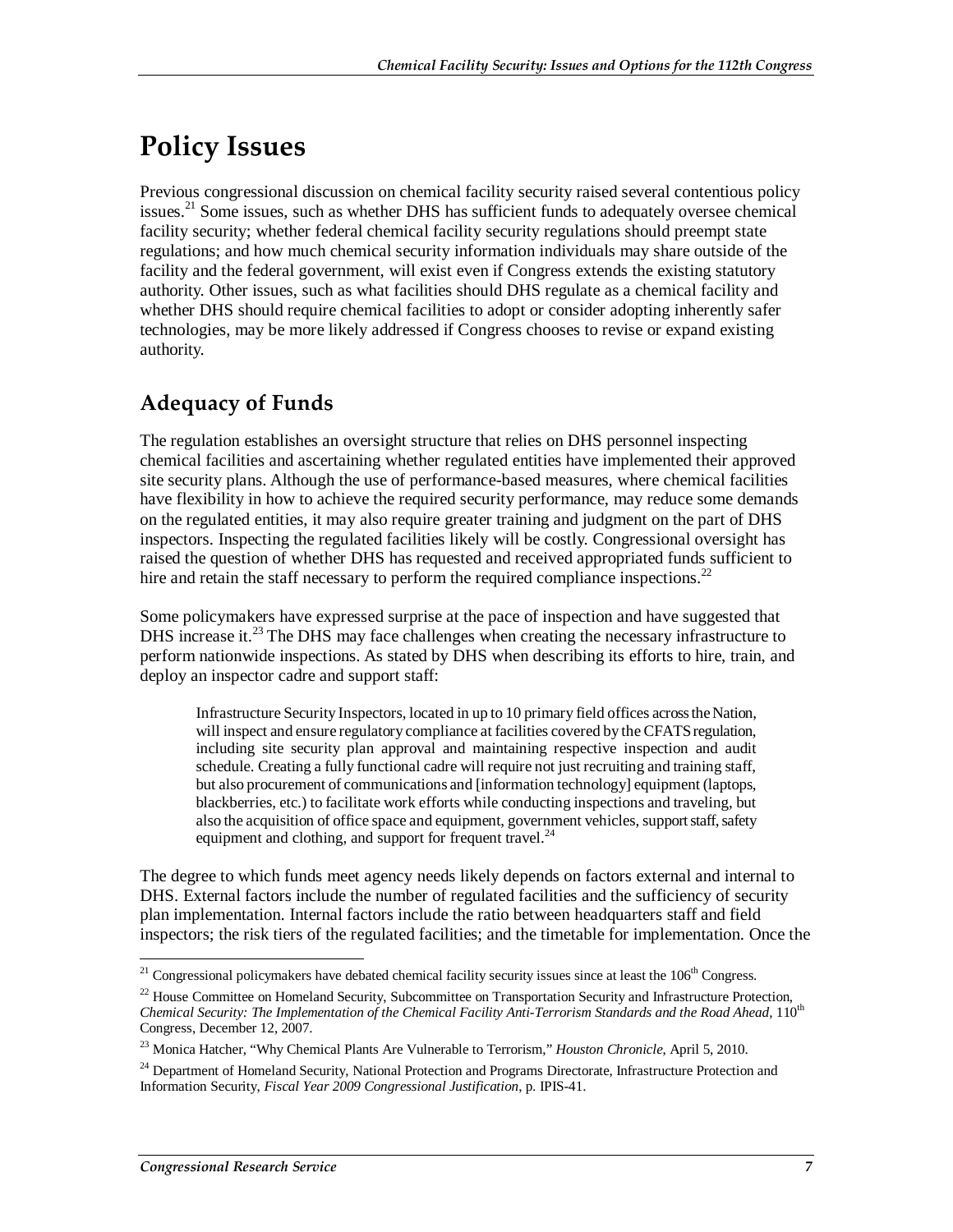DHS determines the number of regulated facilities and their associated timetables, DHS may be able to more comprehensively determine its resource needs.<sup>25</sup> Now that DHS has begun implementation of these requirements, it may be able to provide further estimates of both funding and staff requirements.

## **Rate of Inspection**

No chemical facilities have completed the CFATS process, which starts with information submission by chemical facilities and finishes with inspection and approval of security measures by DHS.<sup>26</sup> Several factors likely complicate the inspection process and lead to delays in inspection. A primary factor appears to be that the information facilities submit in site security plans does not provide what DHS views as necessary detail to evaluate compliance.<sup>27</sup> Rather than reject these site security plans, DHS has implemented an additional inspection function, a preauthorization inspection, to allow DHS to gather the necessary information from regulated facilities. Policymakers have questioned whether DHS should continue at the current pace or accelerate the compliance process.

While pre-authorization inspections may lead to higher quality site security plan submissions, they appear to be a significant drain on DHS resources. The DHS cites it has performed over 175 pre-authorization inspections but only four authorization inspections.<sup>28</sup> In principle, such preauthorization inspections may lower the future inspection burden, as CFATS inspectors will be familiar with security measures at the chemical facility. Such familiarity may hasten the actual authorization inspection.

The DHS has also suggested that pre-authorization inspections are most necessary at higher risk tier facilities, due to the complexity of the facility, the potential presence of multiple chemicals of interest, and the more stringent risk-based performance standards that apply. Lower risk tier facilities may not need pre-authorization inspections both because of their comparative simplicity and the best practices developed through the experiences of higher-tiered facilities.

In contrast, some policymakers have questioned whether the low inspection rate is due to constraints in the number of chemical facility security inspectors hired by DHS or the availability of appropriated funding. The CFATS regulation states that DHS will inspect the implementation of site security plans at all facilities and requires that facilities resubmit their site security plan every two years for Tier 1 and Tier 2 facilities or three years for Tier 3 and Tier 4 facilities.<sup>29</sup> This

<sup>-</sup><sup>25</sup> Congress required DHS in FY2006 and FY2007 to report on the resources needed to create and implement mandatory security requirements. See P.L. 109-295, Department of Homeland Security Appropriations Act, 2007, and H.Rept. 109-241, accompanying P.L. 109-90, Department of Homeland Security Appropriations Act, 2006.

<sup>&</sup>lt;sup>26</sup> Oral testimony of Rand Beers, Under Secretary, National Protection and Programs Directorate, Department of Homeland Security, before the House Homeland Security Committee, Subcommittee on Cybersecurity, Infrastructure Protection, and Security Technologies, February 11, 2011.

<sup>27</sup> For example, see Department of Homeland Security, *Chemical Facility Anti-Terrorism Standards Site Security Plans and Preliminary Inspections, NASTTPO Annual Meeting*, May 12, 2010; and W. Koch, Air Products, *Overview of DHS CFATS Pre Authorization Visit*, July 7, 2010.

<sup>&</sup>lt;sup>28</sup> Testimony of Rand Beers, Under Secretary, National Protection and Programs Directorate, Department of Homeland Security, before the House Homeland Security Committee, Subcommittee on Cybersecurity, Infrastructure Protection, and Security Technologies, February 11, 2011.

 $29$  The DHS also states that it plans to inspect compliance at Tier 1 facilities annually (Department of Homeland Security, National Protection and Programs Directorate, Infrastructure Protection and Information Security, *Fiscal Year*  (continued...)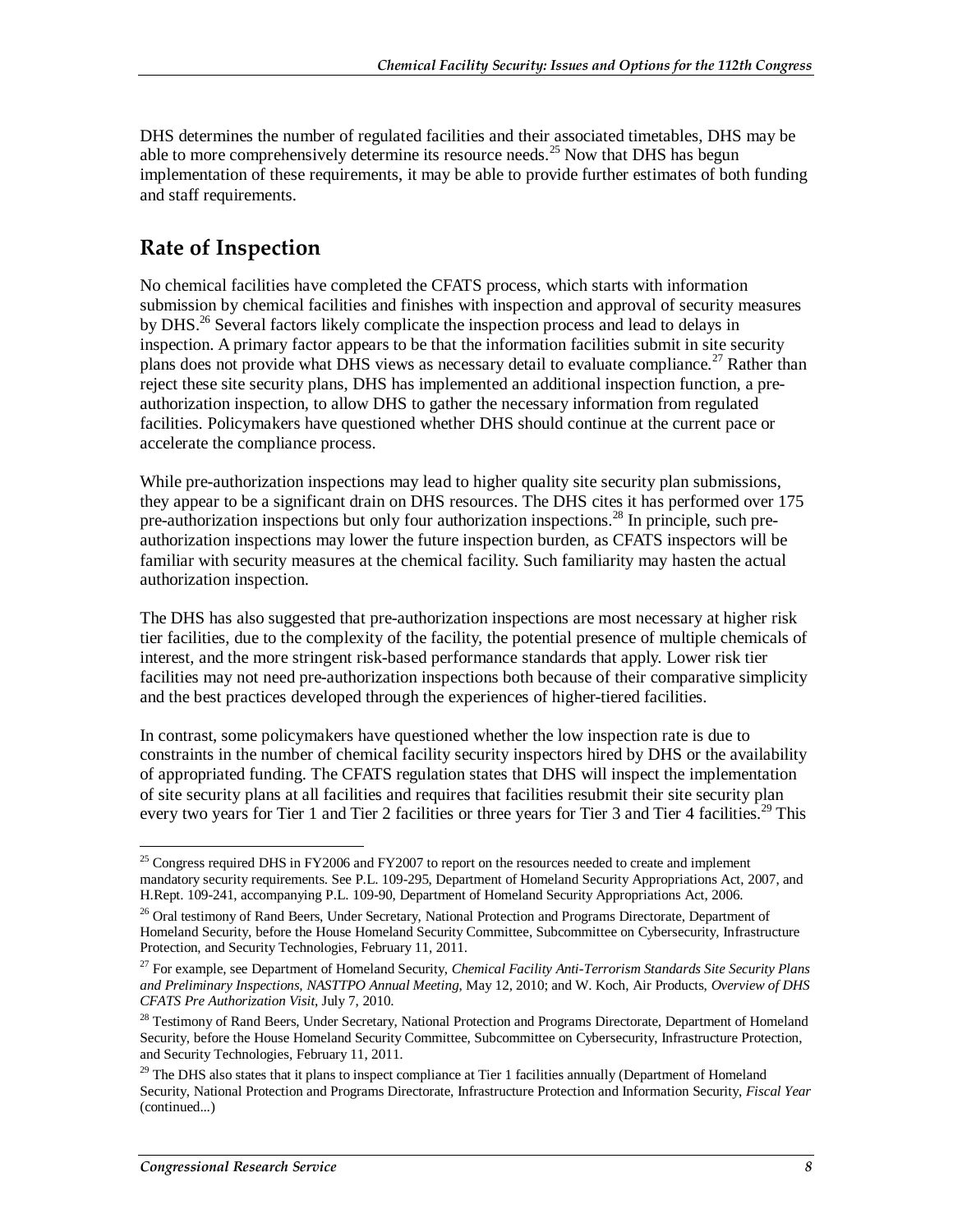requires DHS to perform approximately 1,700 inspections annually in order to inspect each facility's implementation of its site security plan. The DHS has asserted that inspections require two or more inspectors and approximately one week to perform.<sup>30</sup>

The DHS appears to have requested sufficient inspectors to manage the workload associated with a reinspection cycle of every two years for top tier facilities and every three years for lower-tier facilities, but such a staffing level may be insufficient to address the large number of initial regulatory submissions.<sup>31</sup> This level of staffing would appear to require approximately a full cycle of inspections to reduce the backlog created from the initial site security plan submissions. If DHS were to hire additional inspectors, it might reduce the backlog of site security plans but also run the risk of having additional unnecessary staff in future years.

Finally, because DHS has focused on inspecting those facilities in the highest risk tier, it potentially faces the most complicated inspection environments. Inspections of lower risk tier facilities may pose fewer complications, take less time, and involve fewer inspectors. If so, DHS might quickly and substantially increase the number of facilities inspected by focusing efforts on lower-tier facilities. Through this approach, DHS might gain insight and experience among the inspector cadre while reducing some national risk. $32$ 

## **Federal Preemption of State Activities**

The original statute did not expressly address the issue of federal preemption of state and local chemical facility security statute or regulation. When DHS issued regulations establishing the CFATS program, DHS asserted that the CFATS regulations would preempt state and local chemical facility security statute or regulation that conflicted with, hindered, posed an obstacle, or frustrated the purposes of the federal regulation.<sup>33</sup> Subsequent to the release of the regulation, Congress amended DHS's statutory authority to state that only in the case of an "actual conflict" would the federal regulation preempt state authority. Few states have established independent chemical facility security regulatory programs and conflict between the federal and state activities has not yet occurred.<sup>34</sup> The DHS did not identify any state programs that conflict with the CFATS regulations.35 The DHS has also not altered its regulatory language in response to the statutory amendment.

Advocates for federal preemption call for a uniform security framework across the nation. They assert that a "patchwork" of regulations might develop if states independently develop additional chemical facility security regulations.<sup>36</sup> Variances in security requirements might lead to differing

<u>.</u>

<sup>(...</sup>continued)

*<sup>2012</sup> Congressional Justification*, p. 26).

<sup>30</sup> Department of Homeland Security, *The Chemical Facility Anti-Terrorism Standards—Update for the Chemical Sector Security Summit*, June 29, 2009.

 $31$  CRS calculation assuming two inspectors per inspection and one inspection per week.

<sup>&</sup>lt;sup>32</sup> It should be noted that all facilities regulated under CFATS are by definition high-risk chemical facilities and that a lower or higher risk tier is relative to other high-risk chemical facilities.

<sup>33 72</sup> *Federal Register* 17688–17745 (April 9, 2007) at 17739.

<sup>&</sup>lt;sup>34</sup> Several states, including New Jersey, Maryland, and New York, have implemented laws addressing security at chemical facilities.

<sup>35 72</sup> *Federal Register* 17688–17745 (April 9, 2007) at 17727.

<sup>&</sup>lt;sup>36</sup> See, for example, National Association of Chemical Distributors, "NACD Key Issue: Chemical Facility Security," (continued...)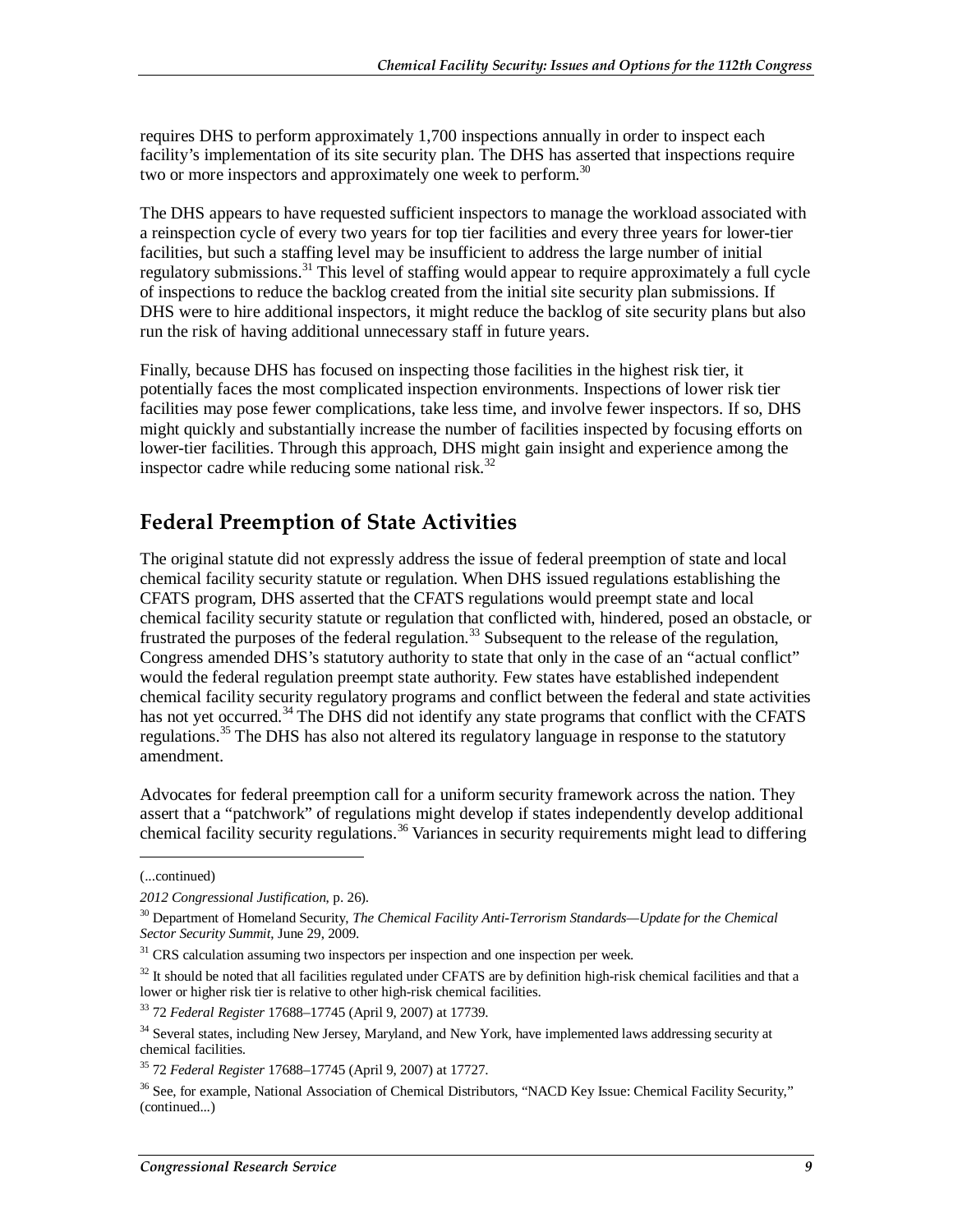regulatory compliance costs, and companies might suffer competitive disadvantage based on their geographic location.

Supporters of state rights to regulate chemical facility security claim that the federal regulation should be a minimum standard with which all regulated entities must comply. They assert that DHS should allow states to develop more stringent regulations than the federal regulations. They claim such regulations would increase security. Some supporters of state regulation suggest that more stringent, conflicting state regulations should preempt the federal regulations.<sup>37</sup> Such a case might occur if a state regulation mandated the use of a particular security approach at chemical facilities, conflicting with the federal regulation that adopts a performance-based, rather than prescriptive, approach. The desire to retain industries that might relocate faced with increased regulation arguably would temper state inclinations to require overly stringent or incompatible regulations.

Some policymakers may assert that chemical facility security should be left to the states rather than be implemented as a federal regulation. If Congress allows the statutory authority to expire and does not appropriate funds for the further implementation of CFATS, the authority would lapse and states would again be responsible for determining what security regulation of chemical facilities is necessary.

## **Transparency of Process**

The CFATS process involves determining chemical facility vulnerabilities and developing security plans to address them. Information developed in this process is not to be widely and openly disseminated. The CFATS program protects this information by categorizing it as CVI and providing penalties for its disclosure. Some advocates have argued for greater transparency in the CFATS process, even if the program protects detailed information regarding potential vulnerabilities and specific security measures. They assert that those individuals living in surrounding communities require such non-detailed information to plan effectively and make choices in an emergency.<sup>38</sup>

The current statute and regulation protect security-related information from public disclosure. Only specific "covered persons" may access such protected information. While acknowledging a legitimate homeland security need to protect security information, some policymakers have questioned whether information protection regimes applied to chemical facilities meet other needs. For example, first responders and community representatives have highlighted how such

<u>.</u>

<sup>(...</sup>continued)

*Key Issues 2009 Washington Fly-In 111th Congress*.

 $37$  For example, in the  $111<sup>th</sup>$  Congress, Representative Rothman asked Secretary of Homeland Security Napolitano,

And in particular, there was language enacted in 2008 which said that the states could have their own regulations with regard to securing chemical plant facilities unless there was a conflict with the federal requirements. Might it be time to revisit that language to allow each state to have its own chemical plant security regulations, even stricter than a national minimum standard, even if they conflict?

<sup>(&</sup>quot;House Appropriations Subcommittee on Homeland Security Holds Hearing on the Department of Homeland Security," *CQ Congressional Transcripts*, May 12, 2009.)

<sup>&</sup>lt;sup>38</sup> OMB Watch and Public Citizen, "Chemical Facility Anti-Terrorism Standards, Department of Homeland Security, DHS-2006-0073," *Letter*, February 7, 2007.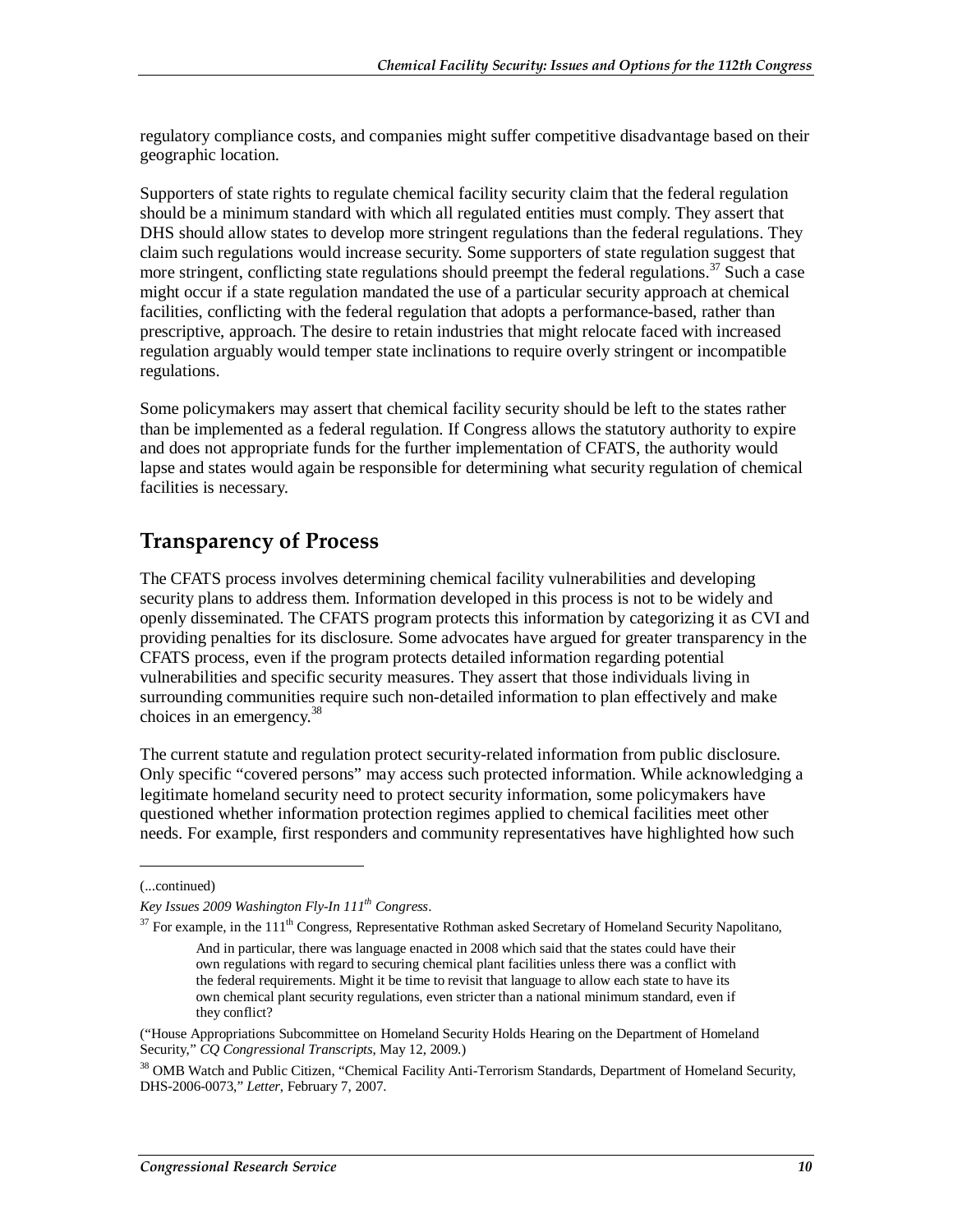information protection regimes may impede emergency response and the ability of those in the surrounding community to react to emergency situations at the chemical facility.<sup>39</sup> Additionally, worker representatives have raised concerns that these information protection regimes and the lack of mandated inclusion of worker representatives may impede worker input into security plans.<sup>40</sup>

The current information protection regimes for chemical facility security information, CVI under CFATS and Sensitive Security Information (SSI) under MTSA, do not contain penalties for incorrectly marking information as protected. Only disclosure of correctly marked information is penalized. Additionally, the chemical facility is responsible for identifying and appropriately marking protected information. These information markings only would be assessed in the case of dispute. As was asserted during congressional oversight, this disparity may lead to a tendency by regulated entities, in order to protect themselves against potential liability or scrutiny, to erroneously protect information that should be made available to the public.<sup>41</sup>

Congressional investigation indicated that documents related to a 2007 explosion at a Bayer CropScience chemical facility in West Virginia were incorrectly labeled as protected from disclosure.<sup>42</sup> The DHS regulated this chemical facility under the Maritime Transportation Security Act (MTSA), not CFATS.<sup>43</sup> In this case, security information was protected from disclosure as SSI, an information protection regime similar to CVI. Company officials broadly applied SSI markings to facility documents partly in hopes of avoiding a public debate on the use and storage of particular chemicals at the facility. This revelation led to questions regarding the application and oversight of such protective markings.<sup>44</sup>

Additionally, the existing statute contains no provisions explicitly protecting or allowing for concerned covered persons to divulge protected information or to challenge the categorization of information as protected in an attempt to inform authorities about security vulnerabilities or other weaknesses. Depending on the circumstances, those individuals might be penalized for their disclosure of protected information. The CFATS regulations, reflecting this inherent tension, provide for a point of contact to which such information might be revealed, but also state "Section 550 did not give DHS authority to provide whistleblower protection, and so DHS has not incorporated specific whistleblower protections into this regulation."<sup>45</sup>

-

<sup>&</sup>lt;sup>39</sup> Testimony of Joseph Crawford, Chief of Police, City Saint Albans, West Virginia, before the House Committee on Energy and Commerce, Subcommittee on Oversight and Investigations, April 21, 2009; and testimony of Kent Carper, President, Kanawha County Commission, Kanawha County, West Virginia, before the House Committee on Energy and Commerce, Subcommittee on Oversight and Investigations, April 21, 2009.

<sup>&</sup>lt;sup>40</sup> See, for example, testimony of Glenn Erwin, United Steelworkers International Union, before the Senate Committee on Homeland Security and Governmental Affairs, July 13, 2005.

<sup>&</sup>lt;sup>41</sup> "House Energy and Commerce Subcommittee on Oversight and Investigations Holds Hearing on the Bayer CropScience Facility Explosion," *CQ Congressional Transcripts*, April 21, 2009.

<sup>&</sup>lt;sup>42</sup> For example, see "House Energy and Commerce Subcommittee on Oversight and Investigations Holds Hearing on the Bayer CropScience Facility Explosion," *CQ Congressional Transcripts*, April 21, 2009.

<sup>&</sup>lt;sup>43</sup> The DHS regulates for security purposes chemical facilities located in ports under the Maritime Transportation Security Act of 2002 (P.L. 107-295). The chemical facility security statute exempts chemical facilities regulated under MTSA.

<sup>&</sup>lt;sup>44</sup> Testimony of William B. Buckner, President and Chief Executive Officer of Bayer CropScience, before the House Committee on Energy and Commerce, Subcommittee on Oversight and Investigations, April 21, 2009.

<sup>45 72</sup> *Federal Register* 17688–17745 (April 9, 2007) at 17718.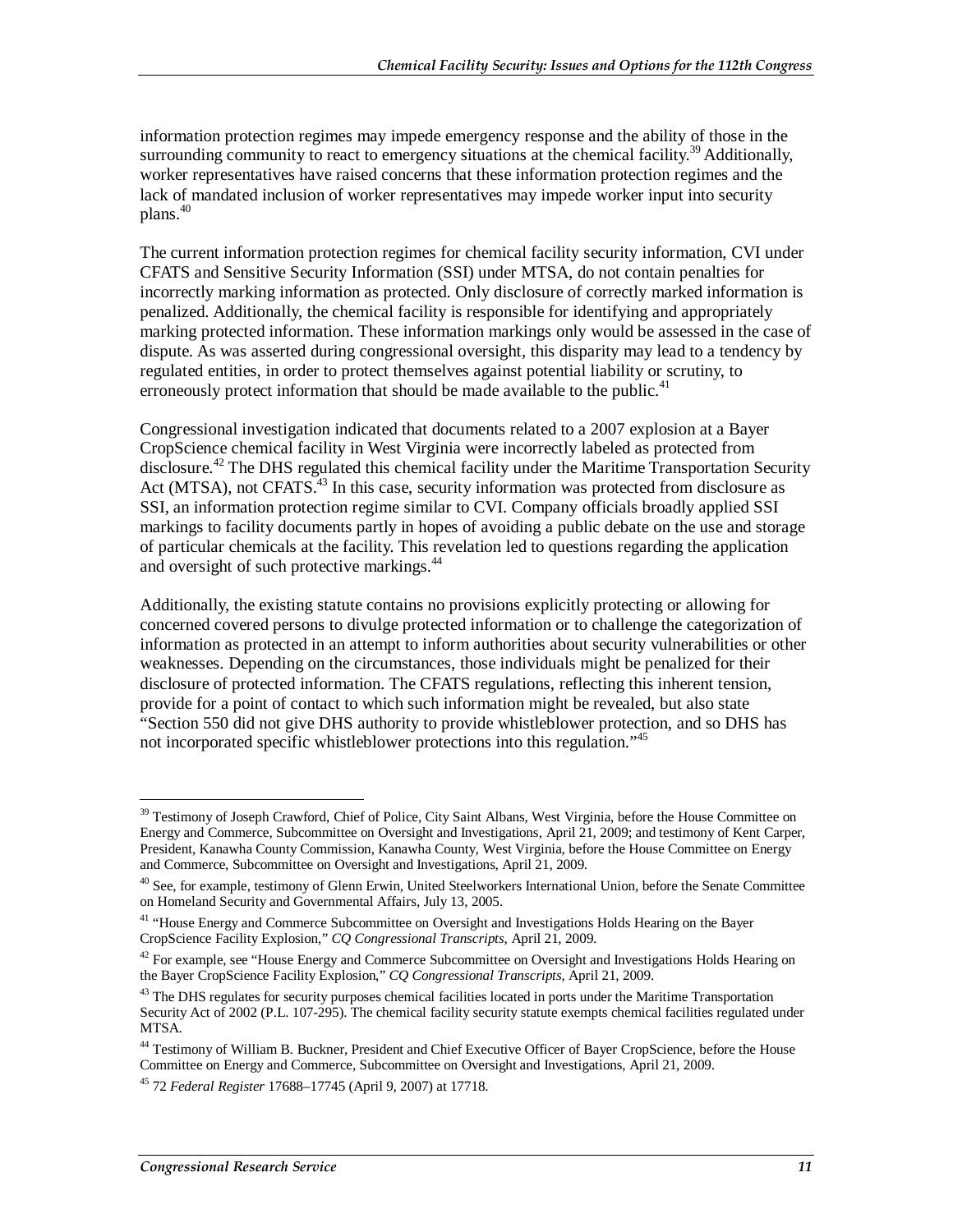## **Definition of Chemical Facility**

The DHS regulates both entities that possess and manufacture chemicals of interest. Thus, the term chemical facility encompasses many types of facilities, including agricultural facilities, universities, and others. With DHS defining chemical facilities according to possession of a substance of concern, facilities not part of the chemical manufacturing and distributing chain have become regulated facilities. Stakeholders have expressed concern that the number of entities so regulated might be unwieldy and that the regulatory program might focus on many chemical facilities that pose little risk rather than on those facilities that posed more substantial risk. For example, during the rulemaking process, DHS received commentary and revised its regulatory threshold for possession of propane, stating:

DHS, however, set the [screening threshold quantities] for propane in this final rule at 60,000 pounds. Sixty thousand pounds is the estimated maximum amount of propane that nonindustrial propane customers, such as restaurants and farmers, typically use. The Department believes that non-industrial users, especially those in rural areas, do not have the potential to create a significant risk to human life or health as would industrial users. The Department has elected, at this time, to focus efforts on large commercial propane establishments but may, after providing the public with an opportunity for notice and comment, extend its [CFATS] screening efforts to smaller facilities in the future. This higher [screening threshold quantity] will focus DHS's security screening effort on industrial and major consumers, regional suppliers, bulk retail, and storage sites and away from non-industrial propane customers.<sup>4</sup>

Similarly, academic institutions have asserted that DHS should not apply CFATS regulations to them because of the dispersed nature of chemical holdings at colleges and universities. These institutions claim that regulatory compliance costs would not be commensurate with the risk reduction.<sup>47</sup> While the regulatory compliance costs likely decrease at lower risk tiers compared to higher risk tiers, all regulated entities bear compliance costs as continued annual expenses.

As mentioned above, the statutory authority underlying CFATS exempts several types of facilities, including water and wastewater treatment facilities. The federal government does not regulate water and wastewater treatment facilities for chemical security purposes. Instead, current chemical security efforts at water and wastewater treatment facilities are voluntary in nature.<sup>48</sup> Some advocacy groups have called for inclusion of currently exempt facilities, such as water and wastewater treatment facilities.<sup>49</sup> Some drinking water and wastewater treatment facilities possess large amounts of potentially hazardous chemicals, such as chlorine, for purposes such as disinfection.<sup>50</sup> Advocates for their inclusion in security regulations cite the presence of such

<sup>-</sup>46 72 *Federal Register* 65396–65435 (November 20, 2007) at 65406.

<sup>47 72</sup> *Federal Register* 65396–65435 (November 20, 2007) at 65412.

<sup>&</sup>lt;sup>48</sup> Congress required certain drinking water facilities to perform vulnerability assessments and develop emergency response plans through section 401 of P.L. 107-188, the Public Health Security and Bioterrorism Preparedness and Response Act of 2002. For more information on drinking water security activities, see CRS Report RL31294, *Safeguarding the Nation's Drinking Water: EPA and Congressional Actions*, by Mary Tiemann.

<sup>49</sup> See, for example, Paul Orum and Reece Rushing, Center for American Progress, *Chemical Security 101: What You Don't Have Can't Leak, or Be Blown Up by Terrorists*, November 2008; and testimony of Philip J. Crowley, Senior Fellow and Director of Homeland Security, Center for American Progress, before the House Committee on Energy and Commerce, Subcommittee on Environment and Hazardous Materials, June 12, 2008.

<sup>50</sup> See U.S. Environmental Protection Agency, *Factoids: Drinking Water and Ground Water Statistics for 2008*, EPA 816-K-08-004, November 2008; and U.S. Environmental Protection Agency, *Clean Watersheds Needs Survey 2004:*  (continued...)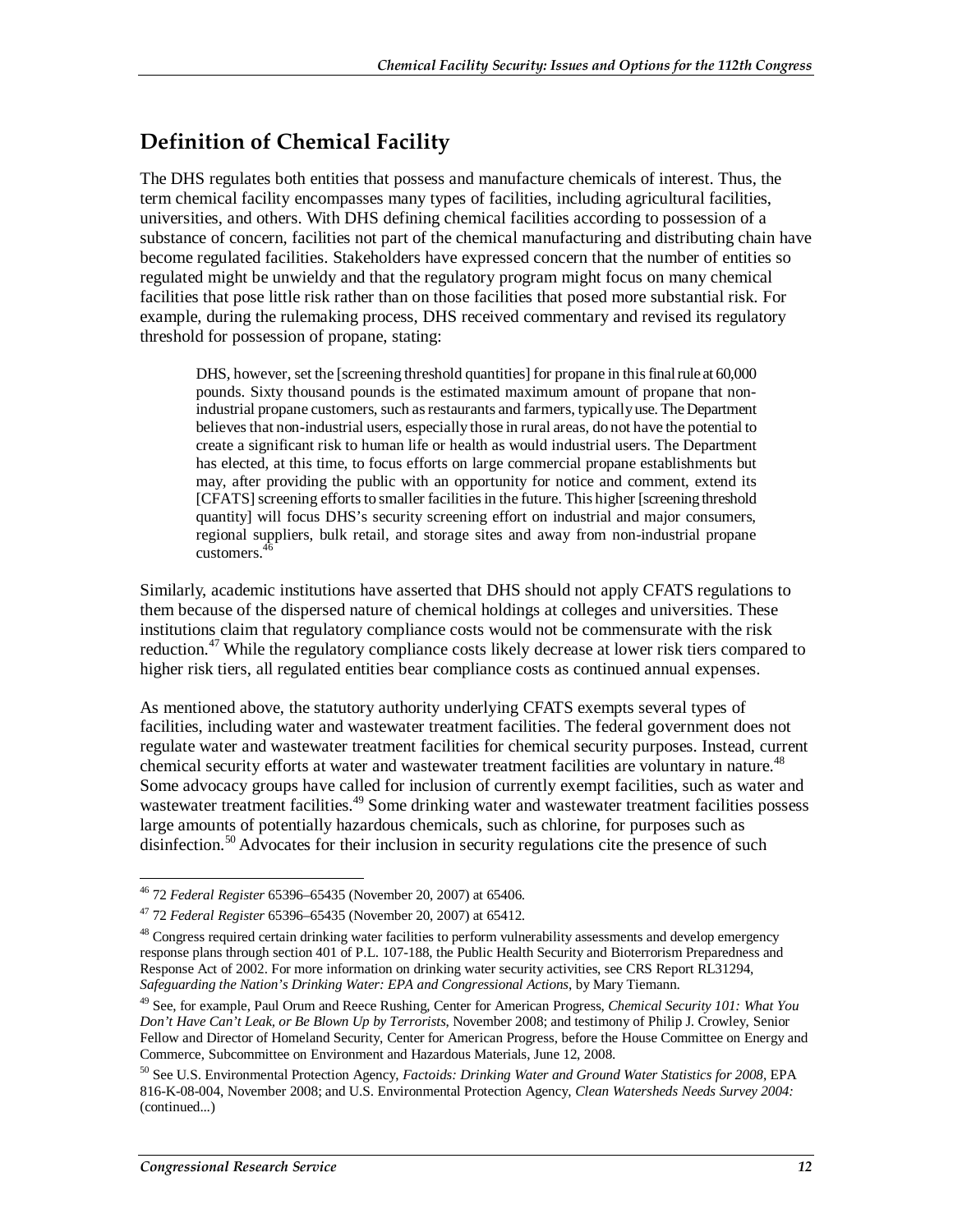potentially hazardous chemicals and their relative proximity to population centers as reasons to mandate security measures for such facilities. In contrast, representatives of the water sector point to the critical role that water and wastewater treatment facilities play in daily life. They caution against including these facilities in the existing regulatory framework because of the potential for undue public impacts. They cite, for example, loss of basic fire protection and sanitation services if the federal government orders a water or wastewater utility to cease operations for security reasons or failure to comply with regulation.<sup>51</sup>

If Congress were to remove the drinking water and wastewater treatment facility exemption, the number of regulated facilities might substantially increase, placing additional burdens on the CFATS program. The United States contains approximately 52,000 community water systems and 16,500 wastewater treatment facilities.<sup>52</sup> These facilities vary substantially in size and service. The number of regulated facilities would depend on the criteria used to determine inclusion, such as chemical possession or number of individuals served. It is likely that only a subset of these facilities would meet a regulatory threshold.<sup>53</sup> A DHS official testified that approximately 6,000 facilities would likely meet the CFATS threshold.<sup>54</sup>

## **Inherently Safer Technologies**

Previous debate on chemical facility security has included whether to mandate the adoption or consideration of changes in chemical processes to reduce the potential consequences following a successful attack on a chemical facility. Suggestions for such changes have included reducing the amount of chemical stored onsite and changing the chemicals used. In previous congressional debate, these approaches have been referred to as inherently safer technologies or methods to reduce the consequences of a terrorist attack.

A fundamental challenge for inherently safer technologies is how to compare one technology with its potential replacement. It is challenging to unequivocally state that one technology is inherently safer than the other without adequate metrics. Risk factors may exist outside of the comparison framework.<sup>55</sup> Some experts have asserted that the metrics for comparing industrial processes are

1

<sup>(...</sup>continued)

*Report to Congress*, January 2008.

<sup>51</sup> American Water Works Association, "Chemical Facility Security," *Fact Sheet*, 2009, online at http://www.awwa.org/files/GovtPublicAffairs/PDF/2009Security.pdf. For more information on security issues in the water infrastructure sector, see CRS Report RL32189, *Terrorism and Security Issues Facing the Water Infrastructure Sector*, by Claudia Copeland.

<sup>52</sup> See U.S. Environmental Protection Agency, *Factoids: Drinking Water and Ground Water Statistics for 2008*, EPA 816-K-08-004, November 2008; and U.S. Environmental Protection Agency, *Clean Watersheds Needs Survey 2004: Report to Congress*, January 2008. For comparison, more than 38,000 chemical facilities filed a Top-Screen under CFATS.

 $53$  For example, the number of individuals served by the drinking water facility might be used as a regulatory criterion. Section 401 of the Public Health Security and Bioterrorism Preparedness and Response Act of 2002 (P.L. 107-188) mandated drinking water facilities serving more than 3,300 individuals develop an emergency response plan and perform a vulnerability assessment. Approximately 8,400 community water systems met this requirement at that time. For more information on drinking water security activities, see CRS Report RL31294, *Safeguarding the Nation's Drinking Water: EPA and Congressional Actions*, by Mary Tiemann.

<sup>&</sup>lt;sup>54</sup> Oral testimony of Rand Beers, Under Secretary, National Protection and Programs Directorate, Department of Homeland Security, before the House Homeland Security Committee, Subcommittee on Cybersecurity, Infrastructure Protection, and Security Technologies, February 11, 2011.

<sup>&</sup>lt;sup>55</sup> For example, the replacement of hydrogen fluoride with sulfuric acid for refinery processing would replace a more (continued...)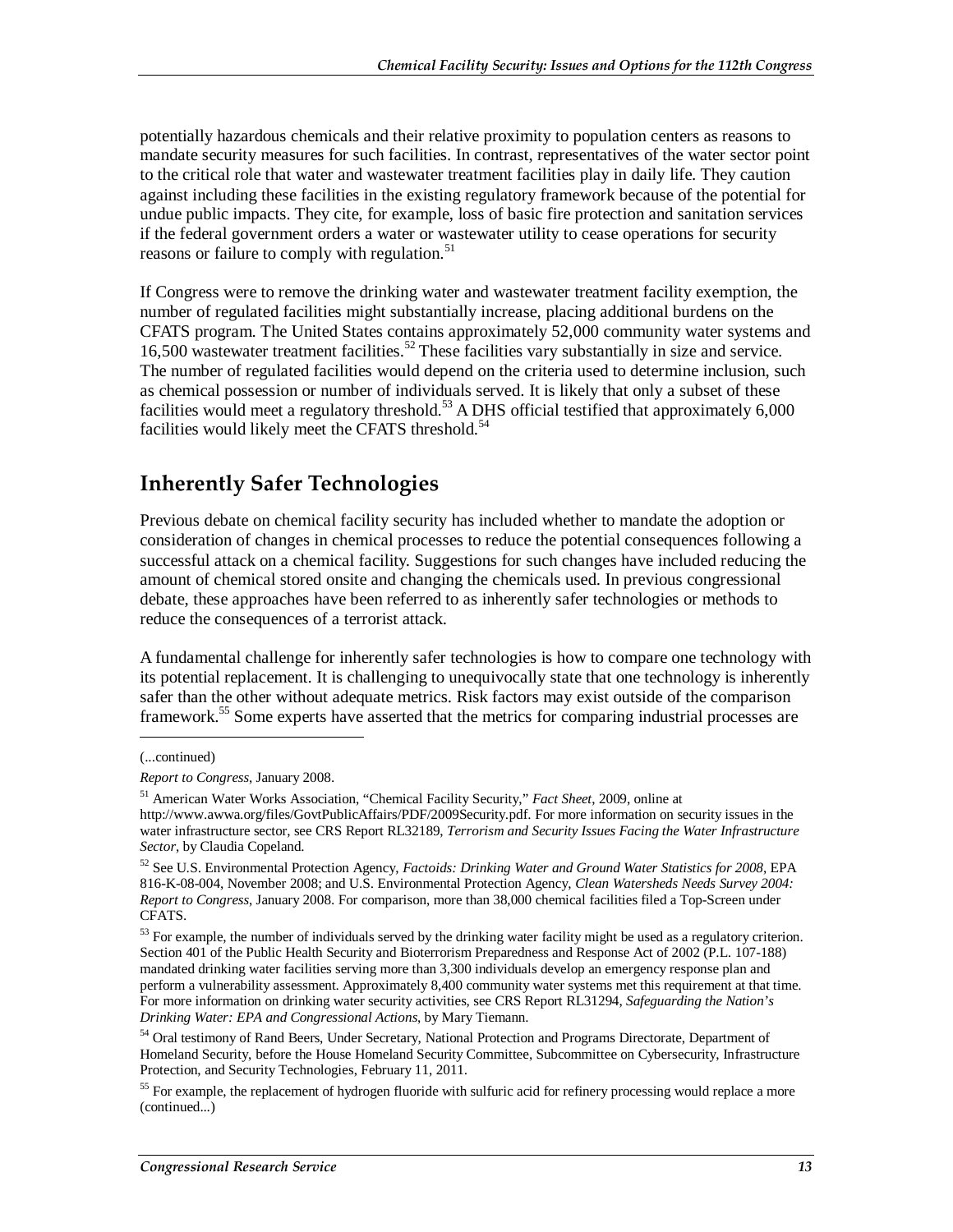not yet fully established and need additional research and study.<sup>56</sup> The National Academies have recommended that DHS support research and development to foster cost-effective, inherently safer chemistries and chemical processes.<sup>57</sup>A facility might consider many additional factors beyond homeland security implications when weighing the applicability and benefit of switching from one process to another. These factors include cost, technical challenges regarding implementation in specific situations, supply chain impacts, quality and availability of end products, and indirect effects caused to workers.<sup>58</sup>

Supporters of adopting these approaches as a way to improve chemical facility security argue that reducing or removing these chemicals from a facility will reduce the incentive to attack the facility. They suggest that reducing the consequences of a release also lowers the threat from terrorist attack and mitigates the risk to the surrounding populace. They point to facilities that have voluntarily changed amounts of chemicals on hand or chemical processes in use as examples that facilities can implement such an approach in a cost-effective, practical fashion.<sup>59</sup>

Opponents of mandating what proponents call inherently safer technologies question the validity of the approach as a security tool and the government's ability to effectively oversee its implementation. Industrial entities assert that process safety engineers within the regulated industry already employ such approaches and that these are safety, not security, methods. They assert that process safety experts and business executives should determine the applicability and financial practicality of changing existing processes at specific chemical facilities.<sup>60</sup> They also state concern that few existing alternative approaches are well understood with regard to their unanticipated side effects. They claim that researchers should continue to study these alternative approaches rather than immediately apply them, since unanticipated side effects could injure business and other interests.<sup>61</sup> A third opposing view questions whether the federal government

<u>.</u>

<sup>(...</sup>continued)

toxic chemical with a less toxic one. In this case, experts estimate that equivalent processing capacity would require twenty-five times more sulfuric acid. Thus, more chemical storage facilities and transportation would be required, potentially posing different dangers than atmospheric release to the surrounding community. Determining which chemical process had less overall risk might require considering factors both internal and external to the chemical facility and the surrounding community. See testimony of Dr. M. Sam Mannan, Director, Mary Kay O'Connor Process Safety Center, Texas A&M University, before the House Committee on Homeland Security, December 12, 2007.

<sup>&</sup>lt;sup>56</sup> Testimony of Dr. M. Sam Mannan, Director, Mary Kay O'Connor Process Safety Center, Texas A&M University, before the House Committee on Homeland Security, December 12, 2007.

 $57$  Committee on Assessing Vulnerabilities Related to the Nation's Chemical Infrastructure, National Research Council, *Terrorism and the Chemical Infrastructure: Protecting People and Reducing Vulnerabilities*, 2006.

<sup>&</sup>lt;sup>58</sup> For further discussion on this issue, see Center for Chemical Process Safety, American Institute of Chemical Engineers, *Final Report: Definition for Inherently Safer Technology in Production, Transportation, Storage, and Use,*  July 2010.

<sup>59</sup> See, for example, Paul Orum and Reece Rushing, Center for American Progress, *Preventing Toxic Terrorism: How Some Chemical Facilities are Removing Danger to American Communities*, April 2006; and Paul Orum and Reece Rushing, Center for American Progress, *Chemical Security 101: What You Don't Have Can't Leak, or Be Blown Up by Terrorists*, November 2008.

<sup>60</sup> See, for example, testimony of Timothy J. Scott, Dow Chemical Company, before the House Committee on Homeland Security, Subcommittee on Cybersecurity, Infrastructure Protection, and Security Technologies, February 11, 2011; and testimony of Marty Durbin, Managing Director, Federal Affairs, American Chemistry Council, before the House Committee on Energy and Commerce, Subcommittee on Environment and Hazardous Materials, June 12, 2008.

<sup>&</sup>lt;sup>61</sup> For example, EPA experts have pointed to the change by drinking water treatment facilities between two approved disinfectants—chlorine and chloramine—as correlated with an unexpected increase in levels of lead in drinking water due to increased corrosion. Government Accountability Office, *Lead in D.C. Drinking Water*, GAO-05-344, March (continued...)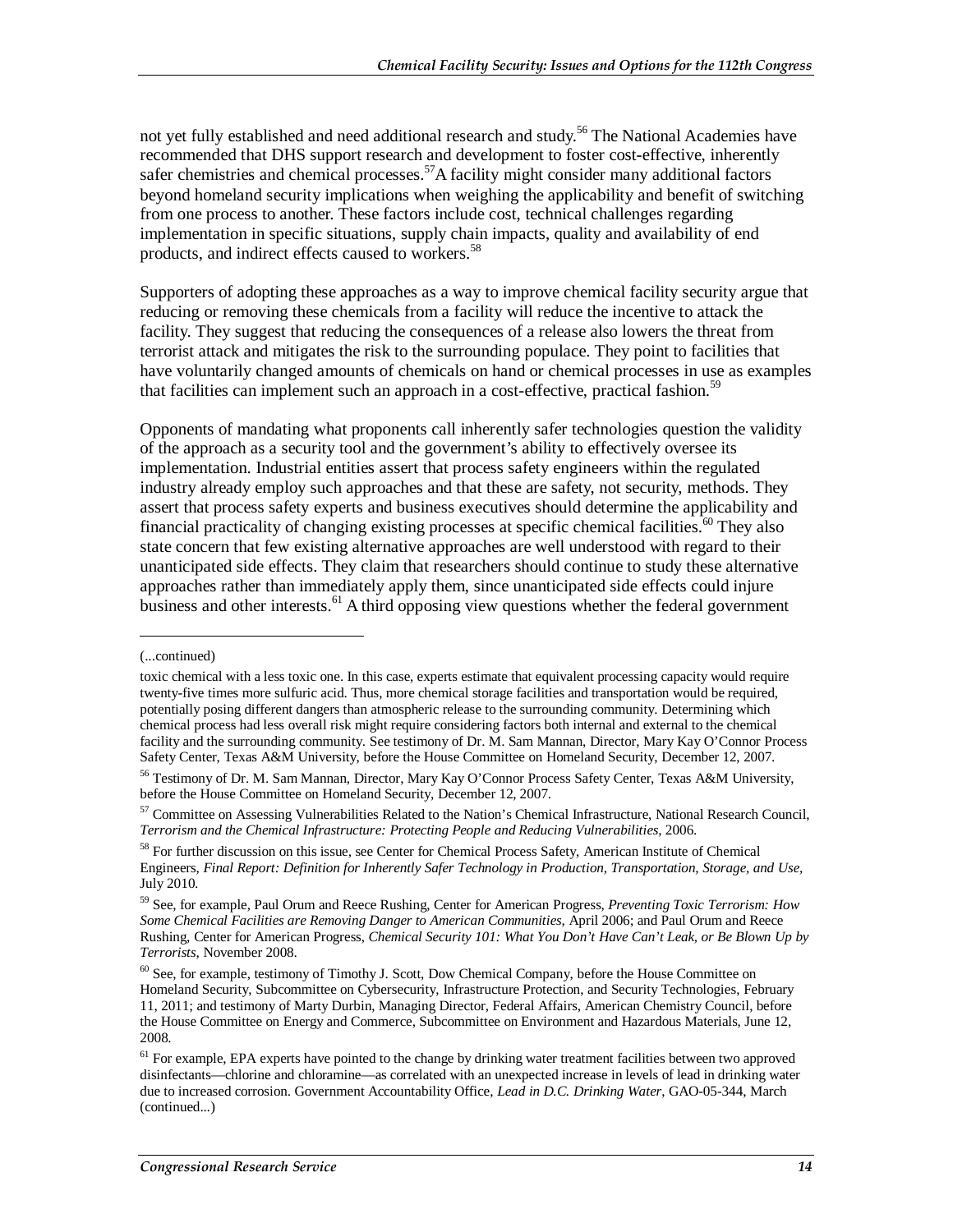contains the required technical expertise to adjudicate the practicality and benefit of alternative technological approaches. Holders of this view raise concerns that the federal government may not possess the required knowledge or expertise to judge whether a particular site can implement alternative technology, even if the alternative theoretically provides benefits over existing technology. $62$ 

Some industry representatives have asserted that an inherently safer technology mandate might have a potentially significant negative financial impact. $^{63}$  Regulated entities incur a cost when meeting existing CFATS requirements, and small businesses may be challenged to make necessary capital investments. In its interim final rule, DHS estimated that CFATS "may have a significant economic impact on a substantial number of small entities."<sup>64</sup> Because of the performance-based nature of the regulatory requirement, it is difficult to detail the exact impact on small businesses.<sup>65</sup> Policymakers in previous Congresses highlighted the issue of small business impact, especially in the context of requiring additional measures that might hurt productivity.

# **Policy Options**

The statutory authority for CFATS expires on October 4, 2011. The  $112<sup>th</sup>$  Congress may address chemical facility security through several options. Congress might extend further the existing statutory authority by revising or repealing its sunset provision; codify the existing regulations; amend the existing statutory authority; address existing programmatic activities; or restrict or expand the scope of chemical facility security regulation.

If Congress does not act and allows the statutory authority to expire, the authority for the application and enforcement of the CFATS regulations may be brought into question. In the case where Congress allows the statutory authority to expire, but Congress appropriates funds for enforcing the CFATS program, DHS will likely be able to enforce the CFATS regulations. The Government Accountability Office (GAO) has found that in the case where a program's statutory authority expires, but Congress explicitly appropriates funding for it, the program may continue to operate without interruption.<sup>66</sup> If Congress allows the statutory authority to expire and also

1

<sup>(...</sup>continued)

<sup>2005.</sup> 

<sup>62</sup> See, for example, testimony of M. Sam Mannan, Director, Mary Kay O'Connor Process Safety Center, Texas A&M University, before the House Committee on Homeland Security, Subcommittee on Cybersecurity, Infrastructure Protection, and Security Technologies, February 11, 2011; testimony of Dennis C. Hendershot, Staff Consultant, Center for Chemical Process Safety, American Institute of Chemical Engineers, before the Senate Committee on Environment and Public Works, June 21, 2006, S.Hrg. 109-1044; and testimony of Matthew Barmasse, Synthetic Organic Chemical Manufacturers Association, before the Senate Committee on Homeland Security and Governmental Affairs, July 13, 2005.

<sup>&</sup>lt;sup>63</sup> Testimony of Stephen Poorman, International EHS Manager, FUJIFILM Imaging Colorants Ltd., on behalf of the Society of Chemical Manufacturers and Affiliates before the Senate Committee on Homeland Security and Governmental Affairs, March 3, 2010.

<sup>64 72</sup> *Federal Register* 17688–17745 (April 9, 2007) at 17772.

<sup>65</sup> Department of Homeland Security, *Chemical Facility Anti-Terrorism Standards Interim Final Rule Regulatory Assessment,* DHS-2006-0073, April 1, 2007.

<sup>66</sup> Office of the General Counsel, General Accounting Office, *Principles of Federal Appropriations Law, Third Edition*, GAO-04-261SP, January, 2004, pp. 2-70–2-71.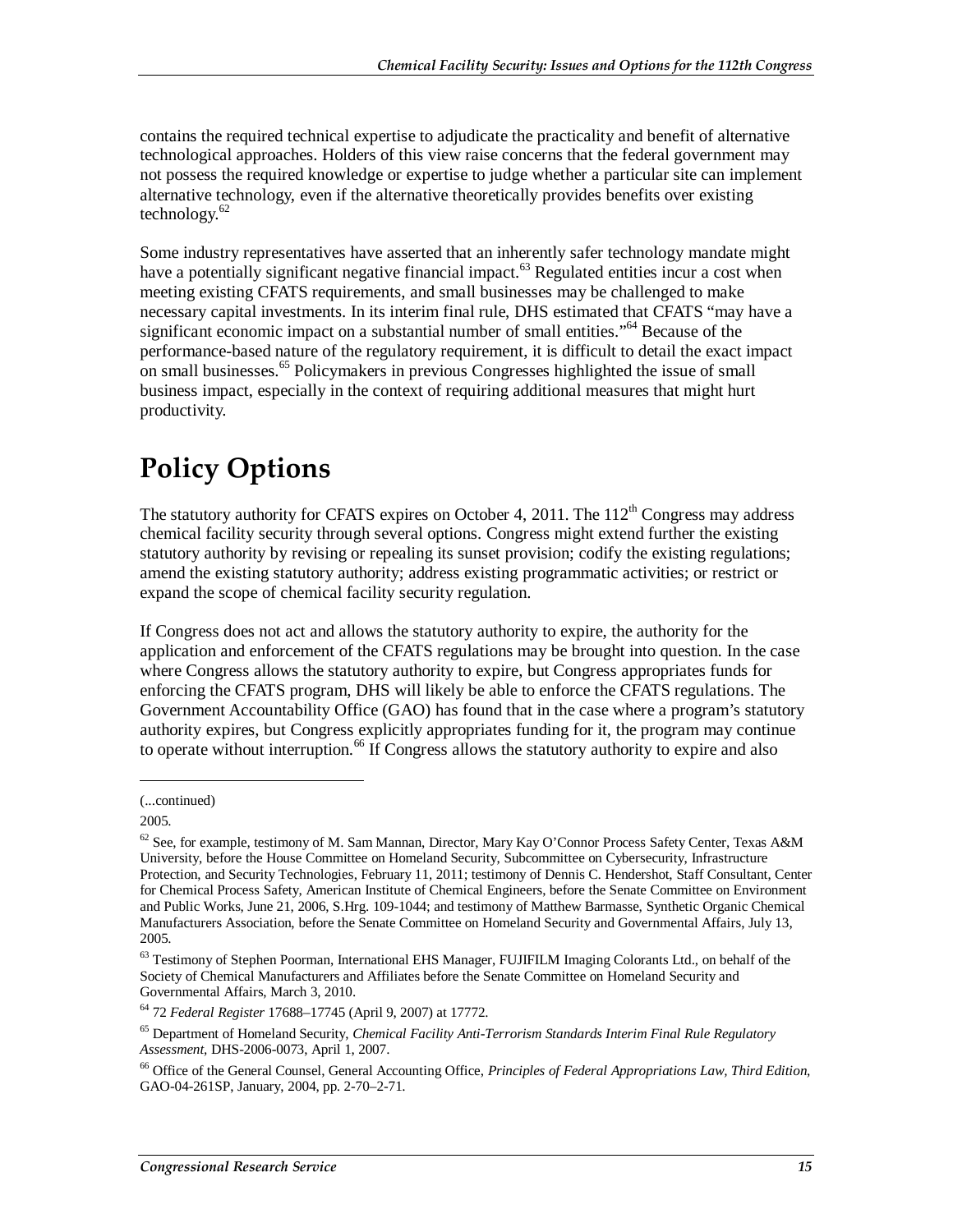does not appropriate funding for implementing the CFATS program, the CFATS regulations will likely also lapse. In this case, the states would likely become the primary source of any chemical facility security regulation.

## **Maintain the Existing Regulatory Framework**

The existing statutory authority places much of the CFATS regulatory framework at the discretion of the Secretary of Homeland Security. The DHS is still in the process of implementing these regulations and has not yet determined their efficacy. Congressional oversight of their implementation, enforcement, and efficacy may play a key role in determining the sufficiency of the existing authority and regulations. Congress might choose to maintain the existing regulations by extending the statutory authority's sunset date or codifying the existing regulations. Also, as noted above, allowing the statutory authority to expire could in effect maintain the existing regulatory framework if Congress continues to fund implementation, although this might lead to litigation.

### **Extend the Sunset Date**

Congressional policymakers might choose to extend the current statutory authority for a fixed or indefinite time. In passing the 2010 DHS appropriations act (P.L. 111-83), Congress extended the existing statutory authority one year to October 4, 2010, as requested by the Obama Administration.<sup>67</sup> The Department of Defense and Full-Year Continuing Appropriations Act, 2011 (P.L. 112-10) extends the statutory authority through October 4, 2011.<sup>68</sup> The Obama Administration requested for FY2011 an extension of the statutory authority until October 4, 2011, and for FY2012 an extension of the statutory authority until to October 4, 2013.<sup>69</sup> Extending the existing statutory authority may provide regulated entities continuity and protect them from losing those resources already expended in regulatory compliance. An extension may allow assessment of the efficacy of the existing regulations and inclusion of this information in any future attempts to revise or extend DHS's statutory authority. Moreover, since DHS is in the process of implementing current regulations, some policymakers argue for a simple extension without changing statutory requirements.

The Obama Administration supports enacting a permanent statutory authority.<sup>70</sup> Congress might make the existing program permanent by removing the sunset date entirely. Some chemical

<sup>&</sup>lt;u>.</u> 67 Department of Homeland Security, *FY2010 Budget Justification.*

 $68$  The Continuing Appropriations Act, 2011 (P.L. 111-242) extended the statutory authority through December 3, 2010. The second continuing resolution (P.L. 111-290) extended the statutory authority through December 18, 2010. The third continuing resolution (P.L. 111-317) extended the statutory authority through December 21, 2010. The Continuing Appropriations and Surface Transportation Extensions Act, 2011 (P.L. 111-322) extended the statutory authority through March 4, 2011. The Further Continuing Appropriations Amendments, 2011 (P.L. 112-4) extended the statutory authority through March 18, 2011. The Additional Continuing Appropriations Amendments, 2011 (P.L. 112- 6) extended the statutory authority through April 8, 2011. The Further Additional Continuing Appropriations Amendments, 2011 (P.L. 112-8) extended the statutory authority through April 15, 2011.

<sup>69</sup> Office of Management and Budget, The White House, *Budget of the United States Government, Fiscal Year 2011, Appendix*, p. 574; Office of Management and Budget, The White House, *Budget of the United States Government, Fiscal Year 2012, Appendix*, p. 553.

<sup>70</sup> Oral testimony of Rand Beers, Under Secretary, National Protection and Programs Directorate, Department of Homeland Security, before the House Homeland Security Committee, Subcommittee on Cybersecurity, Infrastructure Protection, and Security Technologies, February 11, 2011.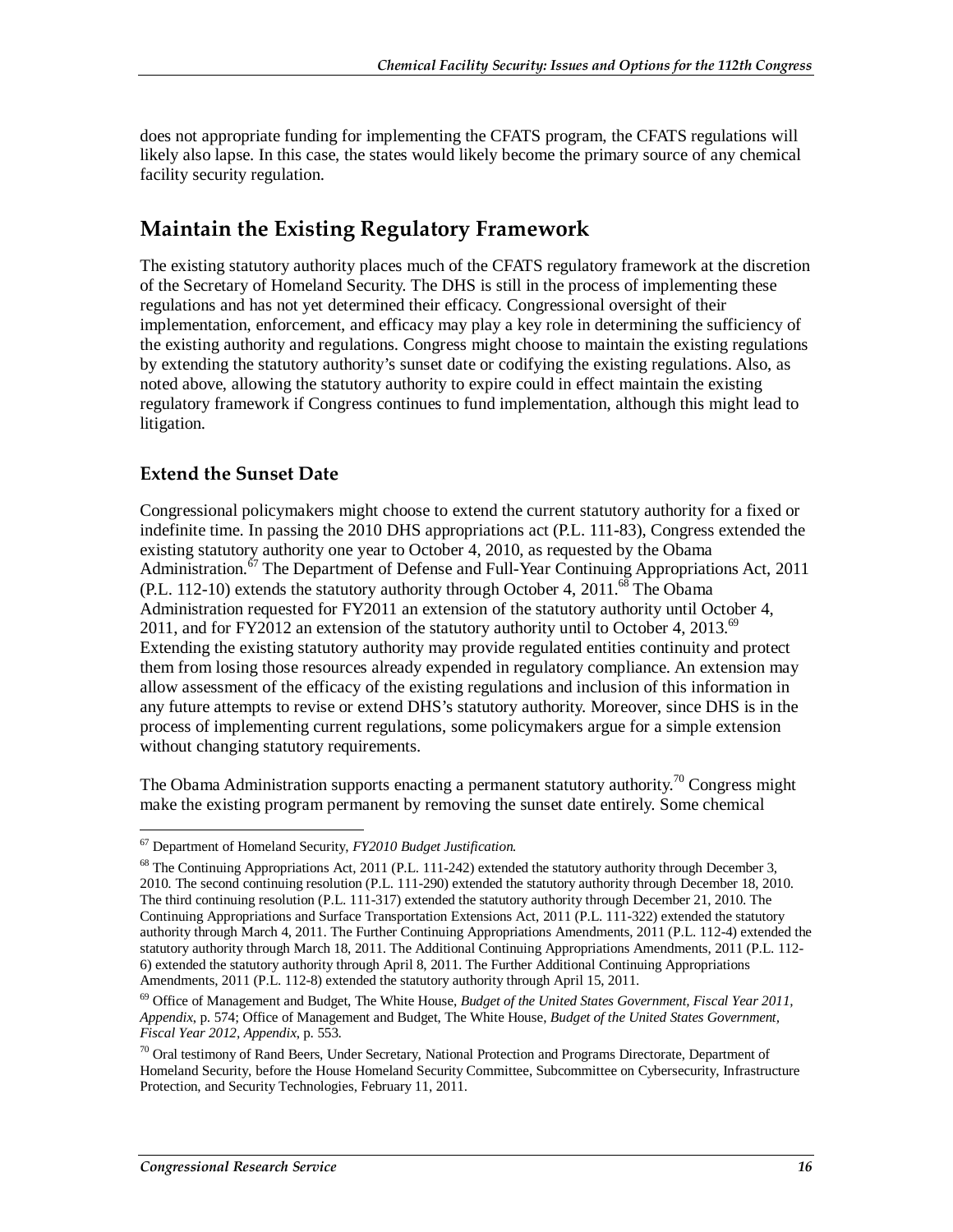manufacturers support converting the existing program into a permanent program.<sup>71</sup> The removal of the sunset date would maintain the current discretion granted to the Secretary of Homeland Security to develop regulations and might allow assessment of the efficacy of the existing regulations. Making the existing statute permanent would provide consistency in authority and remove the statutory pressure to reauthorize the program. The presence of a sunset date for the statutory authority increases the likelihood of congressional attention to chemical facility security as a legislative topic. Some advocates who wish for more regular congressional review of the statute might oppose removing the sunset date.

### **Codify Existing Regulations**

Congressional policymakers might choose to affirm the existing regulations by codifying them or their principles in statute. Such codification could reduce the discretion of the Secretary of Homeland Security to alter the CFATS regulations in the future. The existing statutory authority grants broad discretion to the Secretary to develop many elements of the CFATS regulations. Future Secretaries may choose to alter its structure or approach and still comply with the existing statute. Policymakers might identify specific components of the existing regulation that they wish any future regulation to retain and codify those portions. Doing so might limit the ability of the Secretary to react to changing circumstance, gained experience, and new knowledge. On the other hand, the codified portions might enhance the regulated community's ability to plan for future expenses and requirements.

## **Alter the Existing Statutory Authority**

Congressional policymakers might choose to alter the existing statutory authority to modify the existing regulations, address stakeholder concerns, or broadly change the regulatory program.

### **Accelerate or Decelerate Compliance Activities**

The DHS bases its schedule for facility CFATS compliance on the chemical facility's assigned risk tier. Those chemical facilities assigned to higher risk tiers have a more accelerated compliance and resubmission schedule than those assigned to lower risk tiers. Congress might attempt to accelerate the compliance schedule by increasing funding available to DHS for CFATS, thereby increasing the ability of DHS to provide feedback to regulated entities, review submissions, and inspect facilities filing site security plans. Additional funding might reduce or mitigate inefficiencies or delays related to DHS processing of submissions.

Alternatively, policymakers might provide DHS with the authority to use third parties as CFATS inspectors. The DHS could then augment the number of CFATS inspectors to meet increased demand or delegate inspection authority to state and local governments. Third-party inspectors might allow DHS to draw on expertise outside of the federal government in assessing the efficacy of the implemented site security activities. The DHS may need to define the roles and responsibilities of these inspectors and how DHS will assess and accredit their qualifications. The DHS has stated its intent to issue a rulemaking regarding the use of third-party auditors but has

-

<sup>71</sup> Randy Dearth and Cal Dooley, "Commentary: Taking Chemical Plant Security In Pittsburgh Seriously," *Pittsburgh Post-Gazette*, May 27, 2009.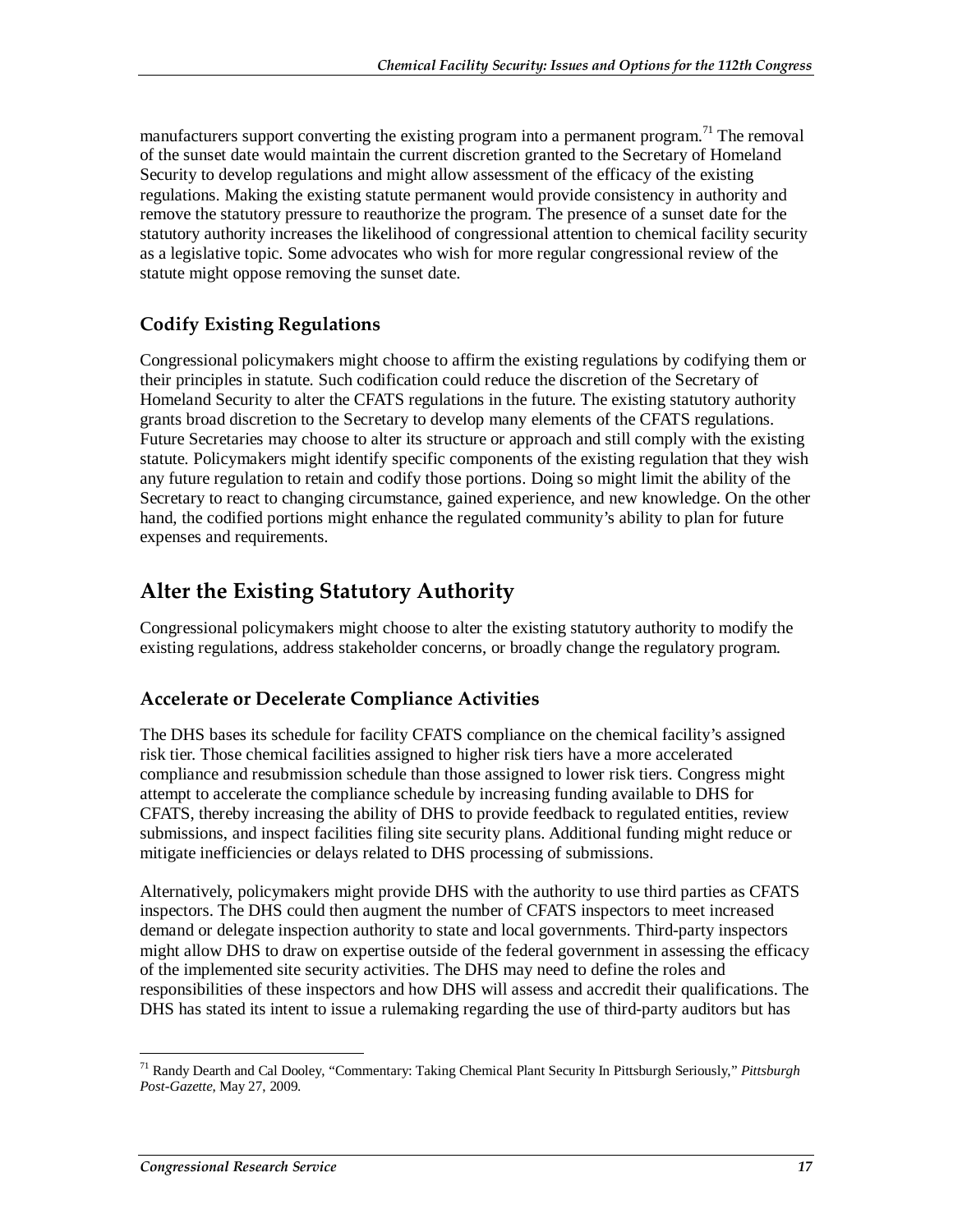not yet done so.<sup>72</sup> The use of third-party inspectors might lead to concerns about equal treatment of chemical facilities by different third-party inspectors, and questions about whether homeland security inspections of this type are an inherently governmental responsibility that only federal employees should perform.

Congress might choose to slow the implementation schedule of the chemical facility security regulations. Concern about the impact of the regulation on small businesses or other entities might lead to a decelerated compliance schedule. The DHS has already implemented select regulatory extensions for certain agricultural operations.<sup>73</sup> Congressional policymakers might direct DHS to provide longer submission, implementation, and resubmission timelines for those regulated entities that might suffer disproportionate economic burdens from compliance.

### **Incorporate Additional Facility Types**

Policymakers might remove some or all of the statutory exclusions from the CFATS program. The DHS and the Environmental Protection Agency (EPA) have called for additional authorities to regulate water and wastewater treatment facilities:

The Department of Homeland Security and the Environmental Protection Agency believe that there is an important gap in the framework for regulating the security of chemicals at water and wastewater treatment facilities in the United States. The authority for regulating the chemical industry purposefully excludes from its coverage water and wastewater treatment facilities. We need to work with the Congress to close this gap in the chemical security authorities in order to secure chemicals of interest at these facilities and protect the communities they serve. Water and wastewater treatment facilities that are determined to be high-risk due to the presence of chemicals of interest should be regulated for security in a manner that is consistent with the CFATS risk and performance-based framework while also recognizing the unique public health and environmental requirements and responsibilities of such facilities.<sup>74</sup>

The EPA has testified that the Obama Administration believes that EPA should be the lead agency for chemical security for both drinking water and wastewater systems, with DHS supporting EPA's efforts.<sup>75</sup> The EPA also supports providing states with an important role in regulating chemical security at water systems, including determinations, auditing, and inspecting.<sup>76</sup>

<sup>-</sup>72 72 *Federal Register* 17688–17745 (April 9, 2007) at 17712.

<sup>73 73</sup> *Federal Register* 1640 (January 9, 2008).

<sup>&</sup>lt;sup>74</sup> Testimony of Benjamin H. Grumbles, Assistant Administrator for Water, U.S. Environmental Protection Agency before the House Committee on Energy and Commerce, Subcommittee on Environment and Hazardous Materials, June 12, 2008. See also testimony of Rand Beers, Under Secretary, National Protection and Programs Directorate, Department of Homeland Security, before the Senate Committee on Homeland Security and Governmental Affairs, March 3, 2010.

<sup>&</sup>lt;sup>75</sup> Testimony of Peter S. Silva, Assistant Administrator for Water, Environmental Protection Agency, before the Senate Committee on Homeland Security and Governmental Affairs, March 3, 2010.

<sup>&</sup>lt;sup>76</sup> Testimony of Peter S. Silva, Assistant Administrator for Water, Environmental Protection Agency, before the Senate Committee on Homeland Security and Governmental Affairs, March 3, 2010.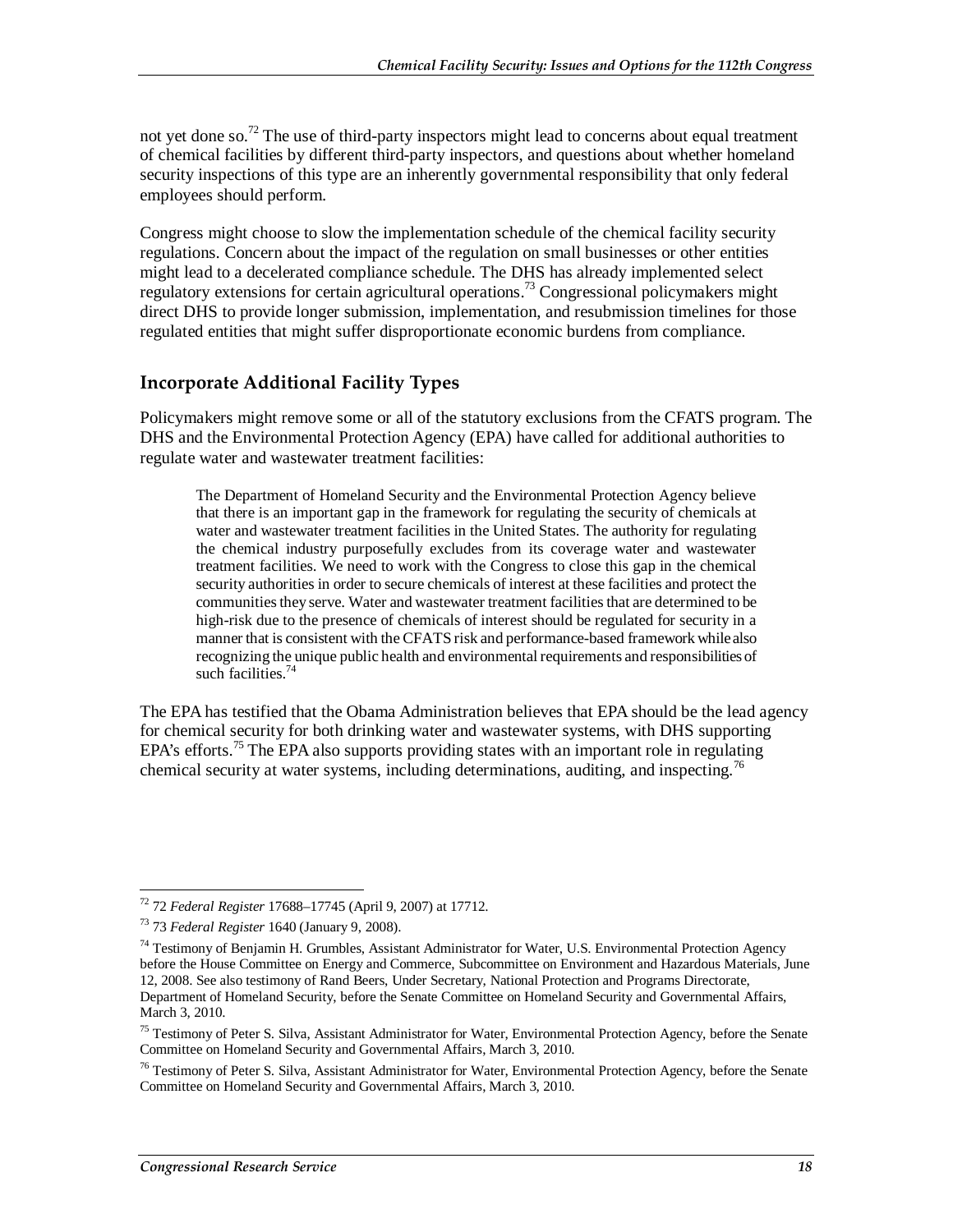In addition, DHS supports modifying the existing exemption for (1) MTSA facilities to increase security at these facilities to the CFATS standard and (2) facilities regulated by the Nuclear Regulatory Commission to clarify the scope of the exemption.<sup>77</sup>

If Congress provides the executive branch with statutory authority to regulate water and wastewater treatment facilities for chemical security purposes, it may weigh several policy decisions. Among these choices are: which facilities should be regulated; how stringent such security measures should be; what federal agency should oversee them; and whether compliance with these security measures is feasible given the public nature of many water and wastewater treatment facilities.

One option for congressional policymakers might be to include water and wastewater treatment facilities under the existing CFATS regulations, effectively removing the exemption currently in statute. This would place water and wastewater treatment facilities on par with other possessors of chemicals of interest. The DHS would provide oversight of all regulated chemical facilities.<sup>78</sup> Opponents might claim that activities under CFATS, such as vulnerability assessment, duplicate existing requirements under the Safe Drinking Water Act.<sup>79</sup> Also, opponents of such an approach cite the essential role that water and wastewater treatment facilities play in daily life and assert that several authorities available to DHS under CFATS, such as the ability to require a facility to cease operations, are inappropriate if applied to a municipal utility. $80$ 

Another option might be to grant statutory authority to regulate water and wastewater treatment facilities for security purposes to EPA or require DHS to consult with EPA regarding its regulation of water and wastewater treatment facilities. Since water treatment facilities must provide a vulnerability assessment to EPA, some facilities might view regulation under CFATS as redundant in this context. Some industry representatives have expressed concern regarding the effects of multiple agencies regulating security at drinking water and wastewater treatment facilities.<sup>81</sup> They assert that municipalities that operate both types of facilities might face conflicting regulations and guidance if different agencies regulate drinking water and wastewater treatment facilities. These stakeholders suggest that EPA retaining the lead for water and wastewater facilities would be more efficient. Following prior debate on chemical facility security, Congress provided statutory authority for chemical security to DHS. This separated DHS security responsibilities from the public health and safety responsibilities given to EPA. Providing one agency the authority to oversee safety and security operations may reduce the potential for

<sup>-</sup> $77$  Testimony of Rand Beers, Under Secretary, National Protection and Programs Directorate, Department of Homeland Security, before the Senate Committee on Homeland Security and Governmental Affairs, March 3, 2010. The DHS and the Nuclear Regulatory Commission are developing a memorandum of agreement regarding security at chemical facilities regulated by the Nuclear Regulatory Commission (Personal communication between DHS and CRS, February 2, 2011).

<sup>&</sup>lt;sup>78</sup> Those chemical facilities exempt from CFATS because they are regulated under MTSA are overseen by the Coast Guard, which is part of DHS. The DHS testified that 365 facilities are fully exempt from CFATS regulation due to compliance with MTSA, while 135 are partially exempt ("House Homeland Security Committee Holds Hearing on the Chemical Facility Antiterrorism Act of 2009," *CQ Congressional Transcripts*, June 16, 2009).

<sup>&</sup>lt;sup>79</sup> Section 1433 of the Safe Drinking Water Act as amended by section 401 of P.L. 107-188, the Public Health Security and Bioterrorism Preparedness and Response Act of 2002.

<sup>&</sup>lt;sup>80</sup> Testimony of Brad Coffey, Association of Metropolitan Water Agencies, before the House Committee on Energy and Commerce, Subcommittee on Environment and Hazardous Materials, June 12, 2008.

<sup>&</sup>lt;sup>81</sup> See, for example, American Water Works Association, "AWWA Members Urged to Contact Congress on Chemical Security Bill," and Association of Metropolitan Water Agencies, "Drinking Water Security and Treatment Mandates," *Policy Resolution*, October 2008.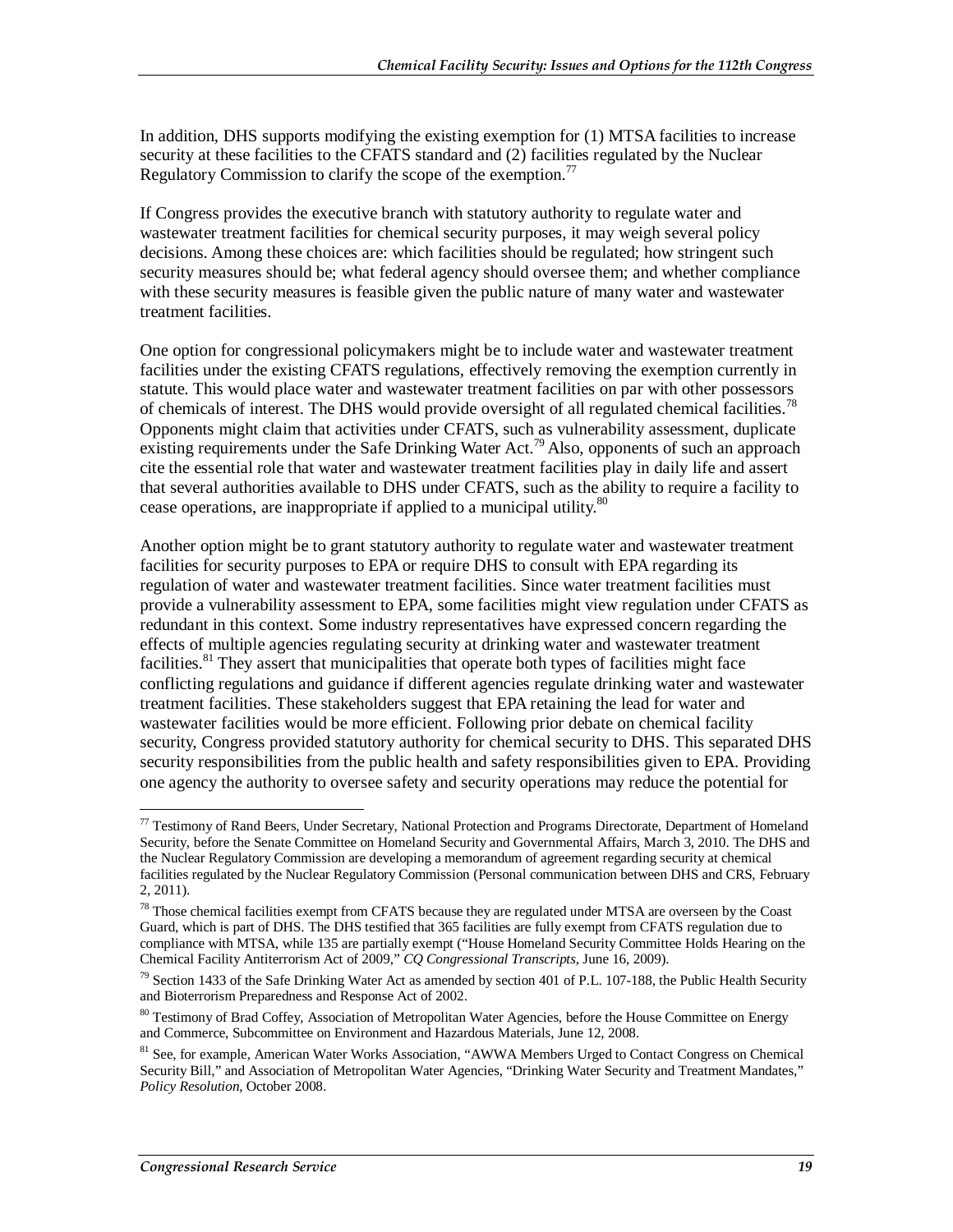redundancy and other inefficiencies but also might increase stakeholder reluctance to voluntarily consult on security issues.<sup>82</sup>

If policymakers assign responsibility for chemical facility security at different facilities to different agencies, each agency affected will promulgate separate rules. These rules may be similar or different depending on the agencies' statutory authority, interpretation of that authority, and ability of the regulated entities to comply as well as any interagency coordination that might occur. Congress may wish to assess the areas where such facilities are similar and different in order to provide authorities that meet any unique characteristics.

Any new regulation of drinking water and wastewater treatment facilities is likely to cause the regulated entities, and potentially the federal government, to incur some costs. Representatives of the water and wastewater sectors argue that local ratepayers will eventually bear the capital and ongoing costs incurred due to increased security measures.<sup>83</sup> Congressional policymakers may wish to consider whether the regulated entities should bear these costs, as is done for other regulated chemical facilities, and by those ratepayers they serve or by the taxpayers in general through financial assistance to the regulated entities. Additionally, if inclusion of other facility types significantly increases the number of regulated entities, DHS may require additional funds to process regulatory submissions and perform required inspections.

### **Harmonize Regulations**

Other security provisions, such as MTSA, apply to some facilities exempt from the existing chemical facility security regulations. The DHS supports modifying the existing exemption for MTSA facilities to increase security at these facilities to the CFATS standard and modifying the existing exemption for facilities regulated by the Nuclear Regulatory Commission to clarify the scope of the exemption.<sup>84</sup> The EPA has testified that the Obama Administration believes that DHS should be responsible for ensuring consistency of high-risk chemical facility security across all critical infrastructure sectors. $85$  If Congress modifies these exemptions, conflicts may arise between requirements under chemical facility security regulations and these other provisions. One approach to resolving these conflicts is to identify which statute would supersede the others, providing a single statutory requirement. Critics of such an approach might assert that the superseding statute does not contain all of the protections present in the other statutes. Another approach might be to require agencies to generally harmonize the regulations implementing each statute. Regulatory agencies might identify and determine the best ways to meet statutory requirements while also limiting regulatory duplication or contradiction. Such harmonization might reduce the regulatory burden on companies possessing facilities regulated under two frameworks, such as MTSA and CFATS, by allowing a single security approach to the regulations. The DHS has established a joint NPPD/U.S. Coast Guard working group to evaluate

<sup>-</sup><sup>82</sup> Some agencies oversee both safety and security issues. For example, the U.S. Coast Guard has both safety and security responsibilities for ports.

<sup>83</sup> Testimony of Brad Coffey, Association of Metropolitan Water Agencies, before the House Committee on Energy and Commerce, Subcommittee on Environment and Hazardous Materials, June 12, 2008.

<sup>84</sup> Testimony of Rand Beers, Under Secretary, National Protection and Programs Directorate, Department of Homeland Security, before the Senate Committee on Homeland Security and Governmental Affairs, March 3, 2010.

<sup>&</sup>lt;sup>85</sup> Testimony of Peter S. Silva, Assistant Administrator for Water, Environmental Protection Agency, before the Senate Committee on Homeland Security and Governmental Affairs, March 3, 2010.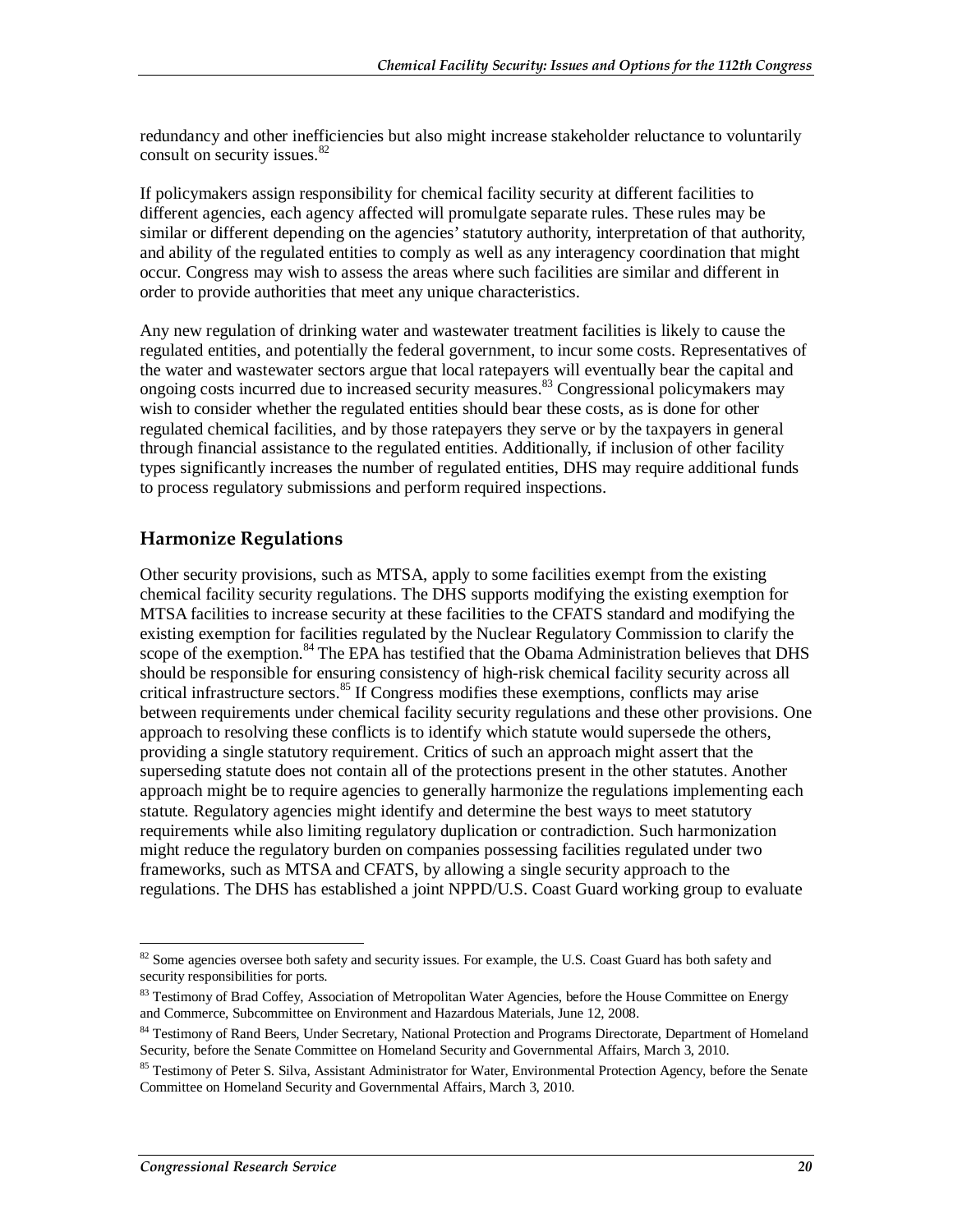and, where appropriate, implement methods to harmonize the CFATS and MTSA regulations.<sup>86</sup> In contrast, if the process of harmonization leads to a significant increase in security requirements, the regulatory burden faced by industry might increase.

### **Consider Inherently Safer Technologies**

Congressional policymakers may choose to address the issue of inherently safer technologies, sometimes called methods to reduce the consequences of terrorist attack. One approach might be to mandate the implementation of inherently safer technologies for a set of processes. Another might be to mandate the consideration of implementation of inherently safer technologies with certain criteria controlling whether implementation is required. A third approach might be to mandate the development of a federal repository of inherently safer technology approaches and consideration of chemical processes against those options listed in the repository. Stakeholders might assess and review the viability of applying these inherently safer approaches at lower cost if such information were centralized and freely available. Alternatively, policymakers might establish an incentive-based structure outside of the chemical facility security mandate to encourage the adoption of inherently safer technologies by regulated entities. Lastly, congressional policymakers might choose to not require any consideration or adoption of inherently safer technology approaches.

The Obama Administration has given some support to the use of inherently safer technologies to enhance security at high-risk chemical facilities. It has established a series of principles directing its policy:

- The Administration supports consistency of inherently safer technology approaches for facilities regardless of sector.
- The Administration believes that all high-risk chemical facilities, Tiers 1-4, should assess [inherently safer technology] methods and report the assessment in the facilities' site security plans. Further, the appropriate regulatory entity should have the authority to require facilities posing the highest degree of risk (Tiers 1 and 2) to implement inherently safer technology methods if such methods demonstrably enhance overall security, are determined to be feasible, and, in the case of water sector facilities, consider public health and environmental requirements.
- For Tier 3 and 4 facilities, the appropriate regulatory entity should review the inherently safer technology assessment contained in the site security plan. The entity should be authorized to provide recommendations on implementing inherently safer technologies, but it would not have the authority to require facilities to implement the inherently safer technology methods.
- The Administration believes that flexibility and staggered implementation would be required in implementing this new inherently safer technology policy. $87$

<u>.</u>

<sup>&</sup>lt;sup>86</sup> Testimony of Rand Beers, Under Secretary, National Protection and Programs Directorate, Department of Homeland Security, before the House Committee on Energy and Commerce, Subcommittee on Environment and the Economy, March 31, 2011.

<sup>&</sup>lt;sup>87</sup> Testimony of Rand Beers, Under Secretary, National Protection and Programs Directorate, Department of Homeland Security, before the Senate Committee on Homeland Security and Governmental Affairs, March 3, 2010.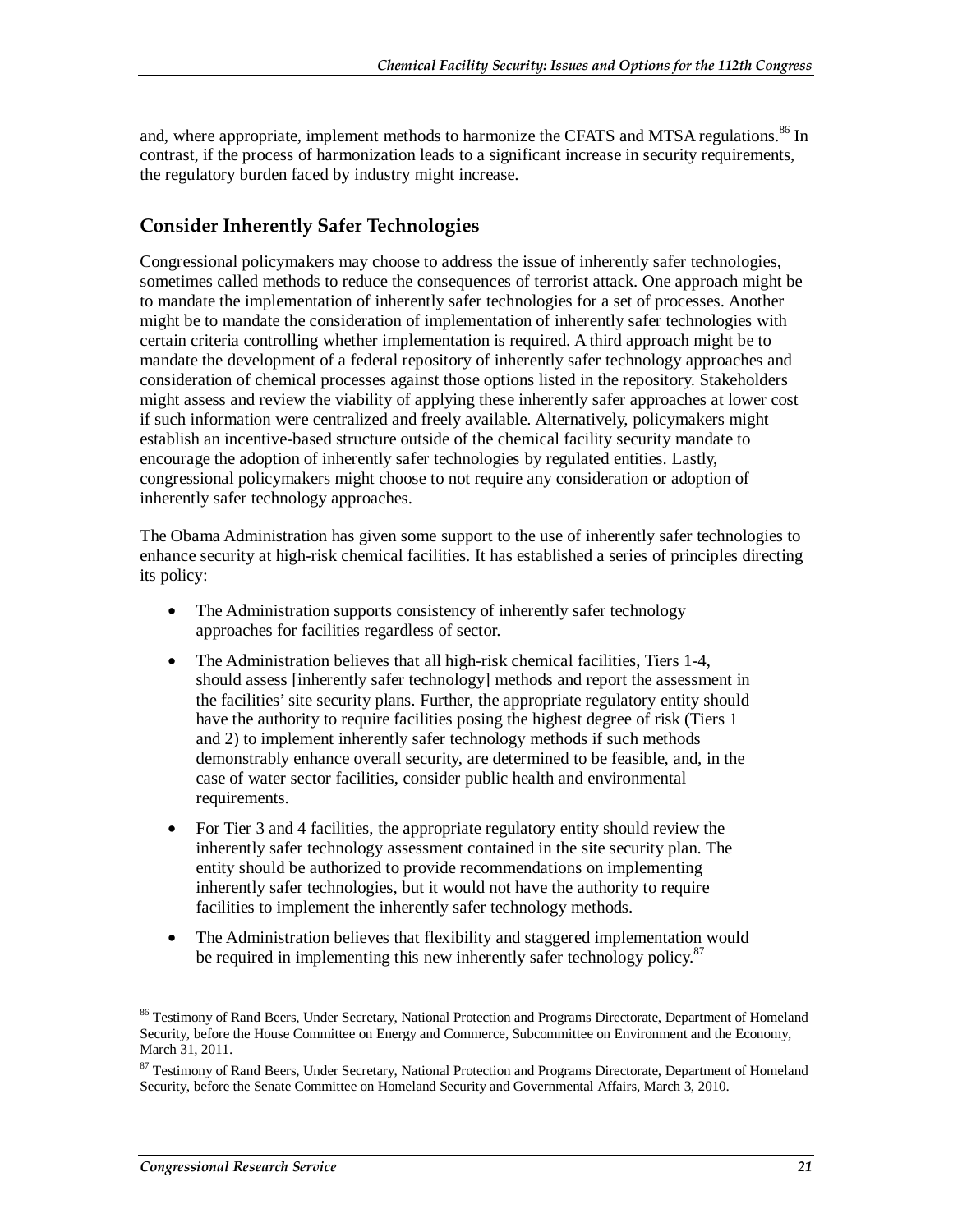A congressional mandate for regulated entities to adopt or consider adopting inherently safer technologies may lead regulated entities to consider factors such as homeland security impact in their chemical process assessments. Some experts assert that existing chemical process safety activities consider and assess inherently safer technology approaches.<sup>88</sup> These assessments may lead to changes in chemical process when deemed safer, more reliable, and cost-effective. The extent to which homeland security impact has factored into these industry decisions is unknown, but DHS has identified cases where chemical facilities have voluntarily modified chemical processes to lower their CFATS tier. An additional complication to assessing inherently safer technology is the varying amounts and quality of information available regarding industrial implementation of inherently safer technologies. While some facilities have converted to processes generally deemed as inherently safer, other facilities may not have sufficient information available to effectively assess the impacts from changing existing processes to ones considered inherently safer.<sup>89</sup> The differences that exist among chemical facilities, in terms of chemical process, facility layout, and ability to finance implementation, may challenge mandatory implementation of inherently safer technologies at regulated entities. Even the mandatory consideration of inherently safer technologies may place a financial burden on some small regulated entities. Congress might limit mandatory measures to those facilities considered by DHS to pose the most risk or might provide such financial assistance to regulated facilities.

Policymakers might choose to try to further incentivize regulated entities to adopt inherently safer technologies. Under the CFATS regulations, facilities that adopt inherently safer technologies might change their assigned risk tier by reducing the amount of chemicals of interest on hand. Policymakers might provide regulated entities that adopt inherently safer technologies with financial or regulatory incentives. Alternatively, policymakers might direct DHS or another agency to perform inherently safer technology assessments for regulated entities, transferring the cost of such assessment from the facility to the federal government.<sup>91</sup> The regulated entity or the overseeing agency might use the results of these assessments to guide implementation.

## **Modify Information Security Provisions**

Congressional policymakers might choose to increase transparency in the CFATS process by altering the information security provisions of the program. Such an approach might include

<sup>-</sup><sup>88</sup> See, for example, testimony of Dennis C. Hendershot, Staff Consultant, Center for Chemical Process Safety, American Institute of Chemical Engineers, before the Senate Committee on Environment and Public Works, June 21, 2006, S.Hrg. 109-1044.

<sup>&</sup>lt;sup>89</sup> The DHS Science and Technology (S&T) Directorate is engaged in a Chemical Infrastructure Risk Assessment Project that, among other goals, will assess the potential for safer alternative processes that may reduce risk to a select subset of high volume toxic chemicals (Department of Homeland Security, *FY2010 Budget Justification*, pp. S&T R&D - 27–28). The Chemical Security Analysis Center of the DHS S&T Directorate contracted with the Center for Chemical Process Safety of the American Institute of Chemical Engineers to develop a technically based definition for inherently safer technology. See Center for Chemical Process Safety, American Institute of Chemical Engineers, *Final Report: Definition for Inherently Safer Technology in Production, Transportation, Storage, and Use*, July 2010.

<sup>&</sup>lt;sup>90</sup> Section 401 of the Public Health Security and Bioterrorism Preparedness and Response Act of 2002 (P.L. 107-188) mandated drinking water facilities serving more than 3,300 individuals develop an emergency response plan and perform a vulnerability assessment. Funds were authorized to help offset the costs to these facilities.

 $91$  Following investigation into the explosion at the Bayer CropScience facility in Institute, WV, Members of Congress requested that the Chemical Safety Board provide recommendations on the adoption of alternative chemical processes at the chemical facility. Rep. Henry A. Waxman, Sen. John D. Rockefeller IV, Rep. Bart Stupak, and Rep. Edward J. Markey, *Letter to John Bresland*, May 4, 2009, online at http://energycommerce.house.gov/Press\_111/20090504/ bayer.pdf.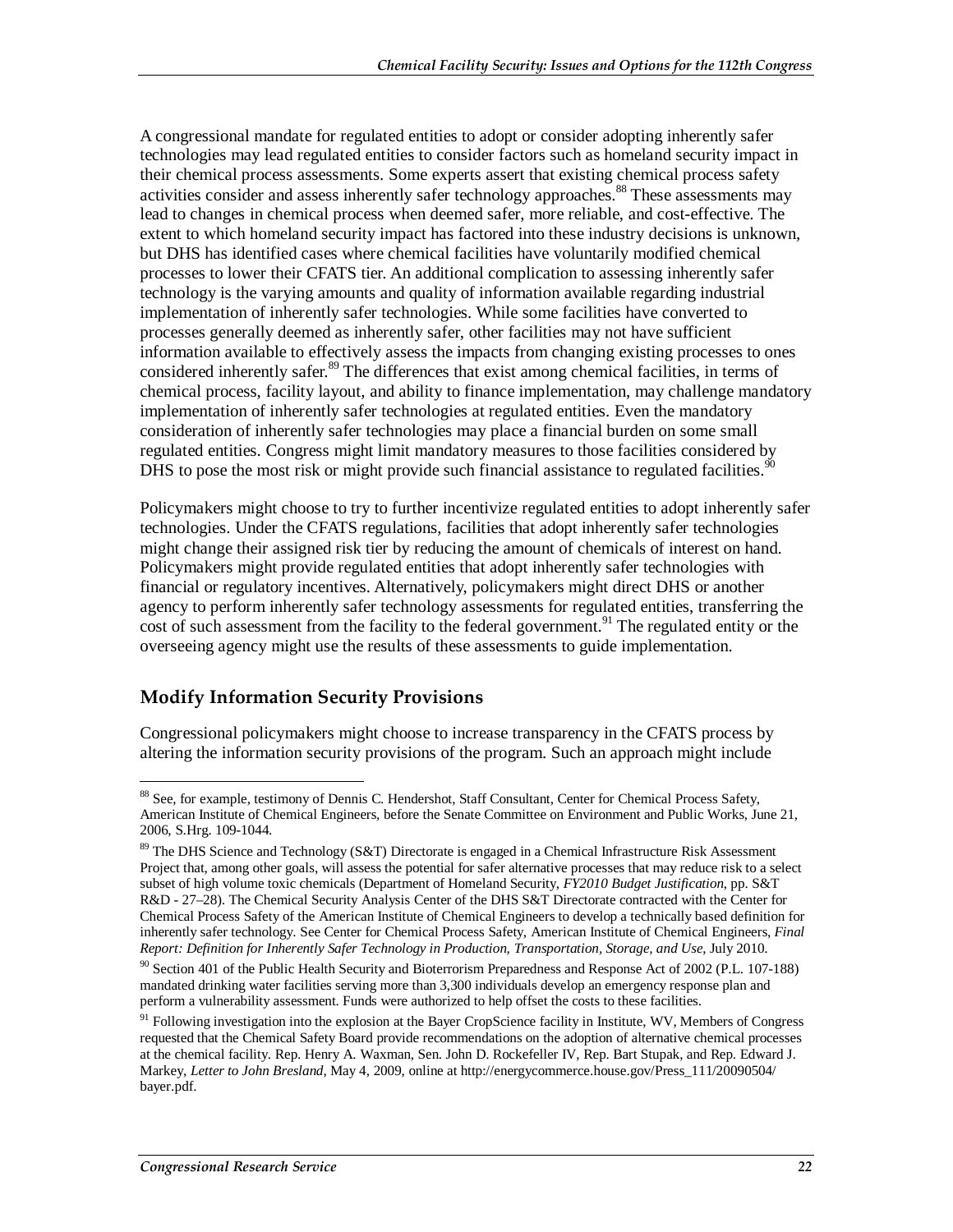increasing the number and type of individuals granted access to CVI, improving information exchange with first responders, and adjusting the manner by which courts and administrative proceedings handle CVI. The Obama Administration has testified that CVI is a distinct information protection regime and expressed support for maintaining it in its current form.<sup>92</sup>

Congress might choose to amend the existing statutory authority to address policy concerns. For example, while still retaining protections for vulnerability or security related information, Congressional policymakers might require that DHS gather and document specific input. Such input might come from outside groups, worker organizations, or other trade representatives through formal and informal mechanisms or by the solicitation, development, and use of industry best practices. Policymakers might direct DHS to make specific types of information, such as the results of enforcement activities or the approval of successful implementation of a site security plan, more generally available. By mandating the inclusion of such information gathering or the release of specific information, congressional policymakers might facilitate greater cooperation between various stakeholder groups. Conversely, such requirements may raise concerns about the degree of security given to the protected information, since more individuals will participate in its development and analysis, perhaps increasing the ability of malicious persons to use such information for targeting purposes. As more information about the vulnerability assessment process and the results of the security process becomes available, the potential that adversaries might combine this disparate information to obtain insight into a security weakness might increase. Congressional policymakers might require that the executive branch or another entity identify the threats or vulnerabilities that might accrue from release of a greater amount of chemical facility security information prior to implementing such a policy change.<sup>93</sup>

Congressional policymakers might choose to alter the information protection regime afforded to chemical facility security information by specifically expanding access to first responders. The existing regulation explicitly states that information developed in response to other laws or regulations, such as Emergency Planning and Community Right-to-Know Act, are not protected from disclosure. Enhancing first responder access to such information might minimize perceived barriers to disclosing information during an accident. For example, Congress might mandate that each jurisdiction containing a regulated chemical facility contain a first responder designated as a covered individual.

Congressional policymakers might choose to further limit dissemination of CVI so as to increase barriers to its release. Congress might prohibit DHS from sharing such information outside of the federal government or set particular criteria that would allow CVI access to state and local officials. Limiting the number of individuals with access to CVI may make it more difficult for those wishing to do harm to obtain technical or operational security information. Conversely, state and local officials may not support such an approach, as limitations on distribution may also adversely affect emergency response at a regulated facility or inhibit the ability of state and local law enforcement officials to provide targeted protection of particular chemical facility assets.

<sup>-</sup> $92$  Testimony of Rand Beers, Under Secretary, National Protection and Programs Directorate, Department of Homeland Security, before the Senate Committee on Homeland Security and Governmental Affairs, March 3, 2010.

 $93$  A similar approach was taken with regard to making available chemical facility information submitted to the EPA under the auspices of the Risk Management Program. In this case, Congress directed the President to assess the potential risk of placing this information on the Internet. See Section 3 of Chemical Safety Information, Site Security and Fuels Regulatory Relief Act (P.L. 106-40).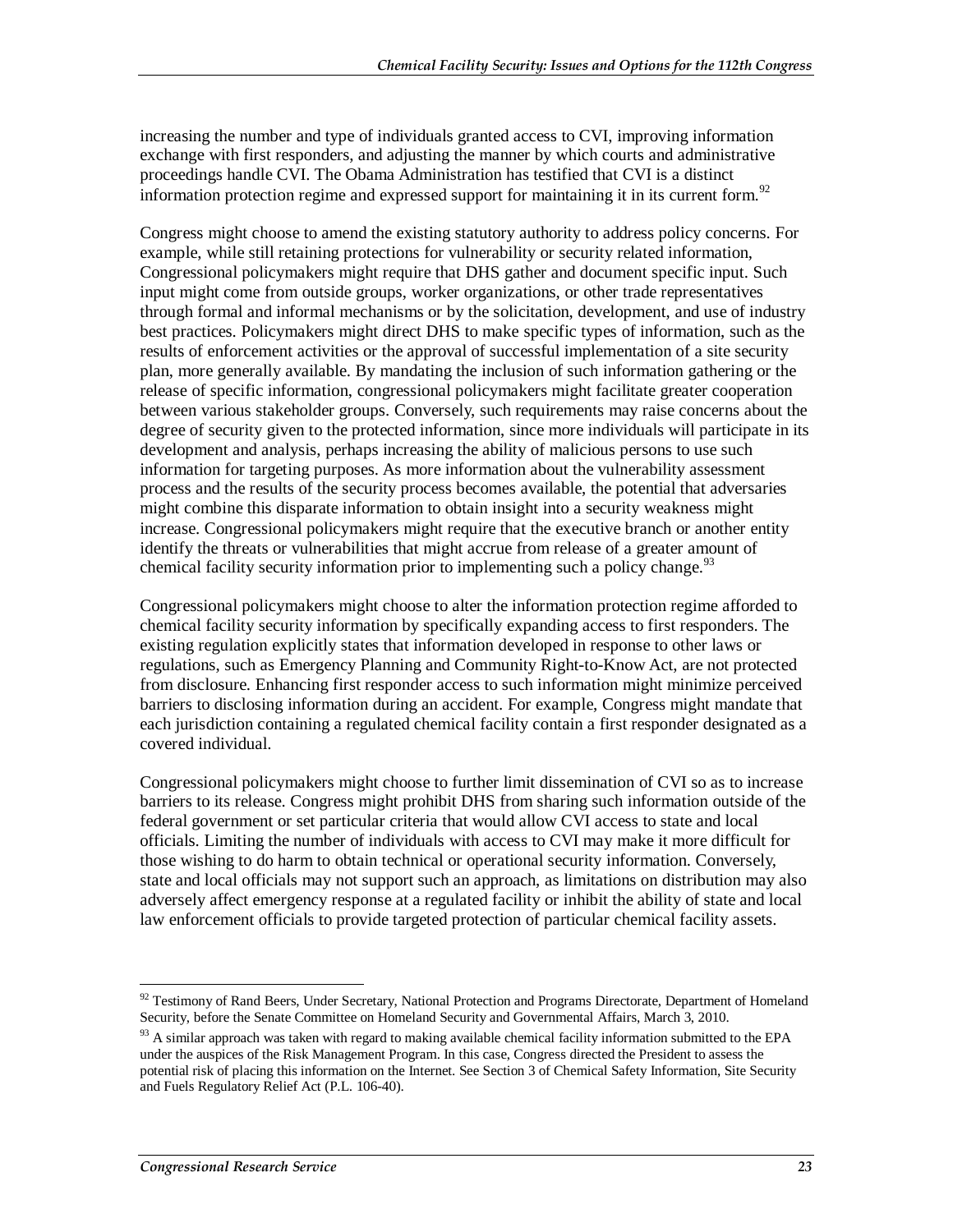Policymakers might also choose to address the issue of identifying and marking protected information by mandating review of marked documents. Congressional policymakers might place this responsibility to review and certify marked information on the chemical facility. Alternatively, the federal government might review and certify documents marked CVI on a regular basis. Industry representatives may not support such a review requirement due to the additional regulatory burden caused by the review. Additionally, while such review might potentially limiting incorrect marking, it may inhibit information reporting by regulated entities to the federal government. Additionally, absent a penalty for incorrect marking, it is unclear how to assure compliance.

Congressional policymakers may also address concerns raised regarding the ability of concerned individuals to report misdeeds by creating a "whistleblower" reporting mechanism.<sup>94</sup> One approach might be to codify the current mechanism of reporting such concerns specific to DHS or a similar federal entity, such as an agency Inspector General. Alternatively, Congress might create a more general exemption to the penalties arising from disclosure of protected information for those individuals who report such concerns to federal officials. As part of a whistleblower mechanism, policymakers might choose to extend protections against retaliation or other jobrelated actions to those individuals availing themselves of current or newly established reporting mechanisms.

#### **Preempt State Regulations**

Congress addressed the issue of federal preemption of state chemical facility security statutes and regulations in the  $110<sup>th</sup>$  Congress, placing in statute the requirement that only when an "actual" conflict" occurs between state and federal regulation will the state regulation be preempted.<sup>95</sup> Congressional policymakers may choose to further limit the cases where federal regulation would preempt state regulation by affirming the right of states to make chemical facility security regulations that are more stringent than federal regulation even if they conflict. Alternatively, policymakers may choose to increase the number of cases where federal regulations preempt those of a state by expanding the types of conflict, beyond "actual," that will lead to preemption.

## **Congressional Action**

The annual appropriations process provides funding for implementation of chemical facility security regulation. The Department of Homeland Security Appropriations Act, 2010 (P.L. 111- 83) provided an extension of the existing statutory authority to October 4, 2010. The Department of Defense and Full-Year Continuing Appropriations Act, 2011 (P.L. 112-10) extends the statutory authority through October 4, 2011.<sup>96</sup> While P.L. 112-10 provides a FY2011 expenditure level for

<sup>-</sup><sup>94</sup> While DHS has established a "CFATS Tip-Line" where individuals may report security concerns, individuals using the tip-line accrue no special protections.

 $95$  P.L. 110-161, the Consolidated Appropriations Act, 2008, Section 534.

<sup>&</sup>lt;sup>96</sup> The Continuing Appropriations Act, 2011 (P.L. 111-242) extended the statutory authority through December 3, 2010. The second continuing resolution (P.L. 111-290) extended the statutory authority through December 18, 2010. The third continuing resolution (P.L. 111-317) extended the statutory authority through December 21, 2010. The Continuing Appropriations and Surface Transportation Extensions Act, 2011 (P.L. 111-322) extended the statutory authority through March 4, 2011. The Further Continuing Appropriations Amendments, 2011 (P.L. 112-4) extended the statutory authority through March 18, 2011. The Additional Continuing Appropriations Amendments, 2011 (P.L. 112- 6) extended the statutory authority through April 8, 2011. The Further Additional Continuing Appropriations (continued...)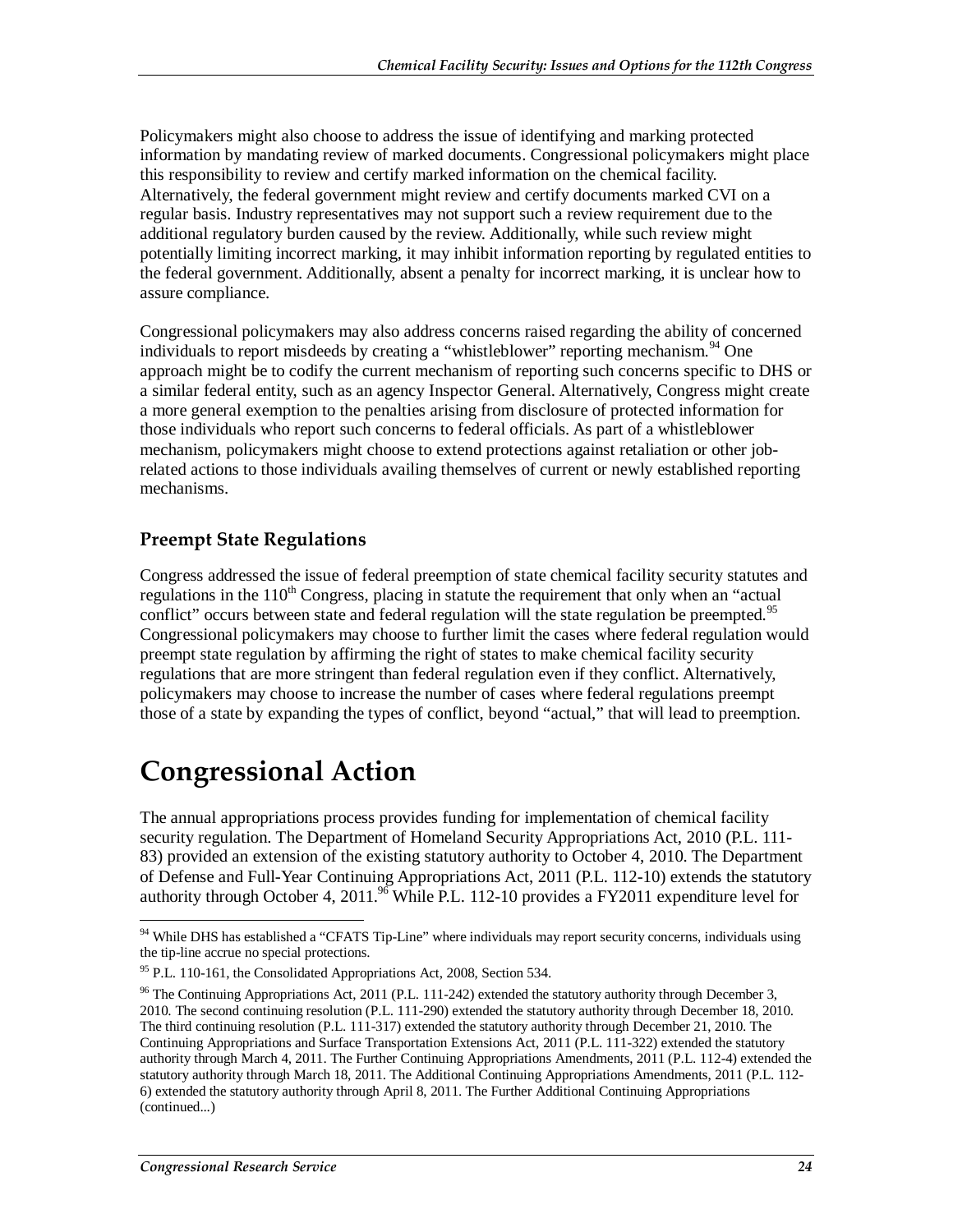the National Protection and Programs Directorate—Infrastructure Protection and Information Security appropriations account, it does not specify a level for chemical facility security regulation.

## **Extend the Existing Authority**

Both the Administration and Congress are considering extending the existing authority. The Obama Administration has requested an extension of the existing statutory authority in each budget request. It requested an extension of the existing statutory authority to October 4, 2011, in the FY2011 budget and an extension to October 4, 2013, in the FY2012 budget.<sup>97</sup> P.L. 112-10 extends the statutory authority through October 4, 2011.

#### **H.R. 901**

H.R. 901, the Chemical Facility Anti-Terrorism Security Authorization Act of 2011, was forwarded from subcommittee to the House Committee on Homeland Security. The act would amend the Homeland Security Act of 2002 with provisions authorizing DHS oversight of chemical facility security. The provisions of H.R. 901 generally match the existing statutory authority found in P.L. 109-295, Section 550. H.R. 901 would also authorize appropriation of \$93 million annually from FY2012 through FY2018. The statutory authority would expire on September 30, 2018.

#### **H.R. 908**

H.R. 908, the Full Implementation of the Chemical Facility Anti-Terrorism Standards Act, was reported favorably as amended by the House Committee on Energy and Commerce. The act would extend the existing statutory authority to October 4, 2018. It would allow the Secretary of Homeland Security to accept security background checks conducted for other purposes. It would also allow holders of Transportation Worker Identification Credential cards access to CFATSregulated facilities. Finally, it would authorize appropriations of \$89.92 million for each fiscal year from FY2012 through FY2017.

### **H.R. 916**

H.R. 916, the Continuing Chemical Facilities Antiterrorism Security Act of 2011, would extend the existing statutory authority to October 4, 2015. It would also amend the Homeland Security Act of 2002 to direct the Secretary of Homeland Security to establish a voluntary chemical security training program and a voluntary chemical security exercise program. Finally, it would authorize such sums as necessary for these programs.

1

<sup>(...</sup>continued)

Amendments, 2011 (P.L. 112-8) extended the statutory authority through April 15, 2011.

<sup>&</sup>lt;sup>97</sup> Office of Management and Budget, The White House, *Budget of the United States Government, Fiscal Year 2011*, *Appendix*, p. 574; Office of Management and Budget, The White House, *Budget of the United States Government, Fiscal Year 2012, Appendix*, p. 553.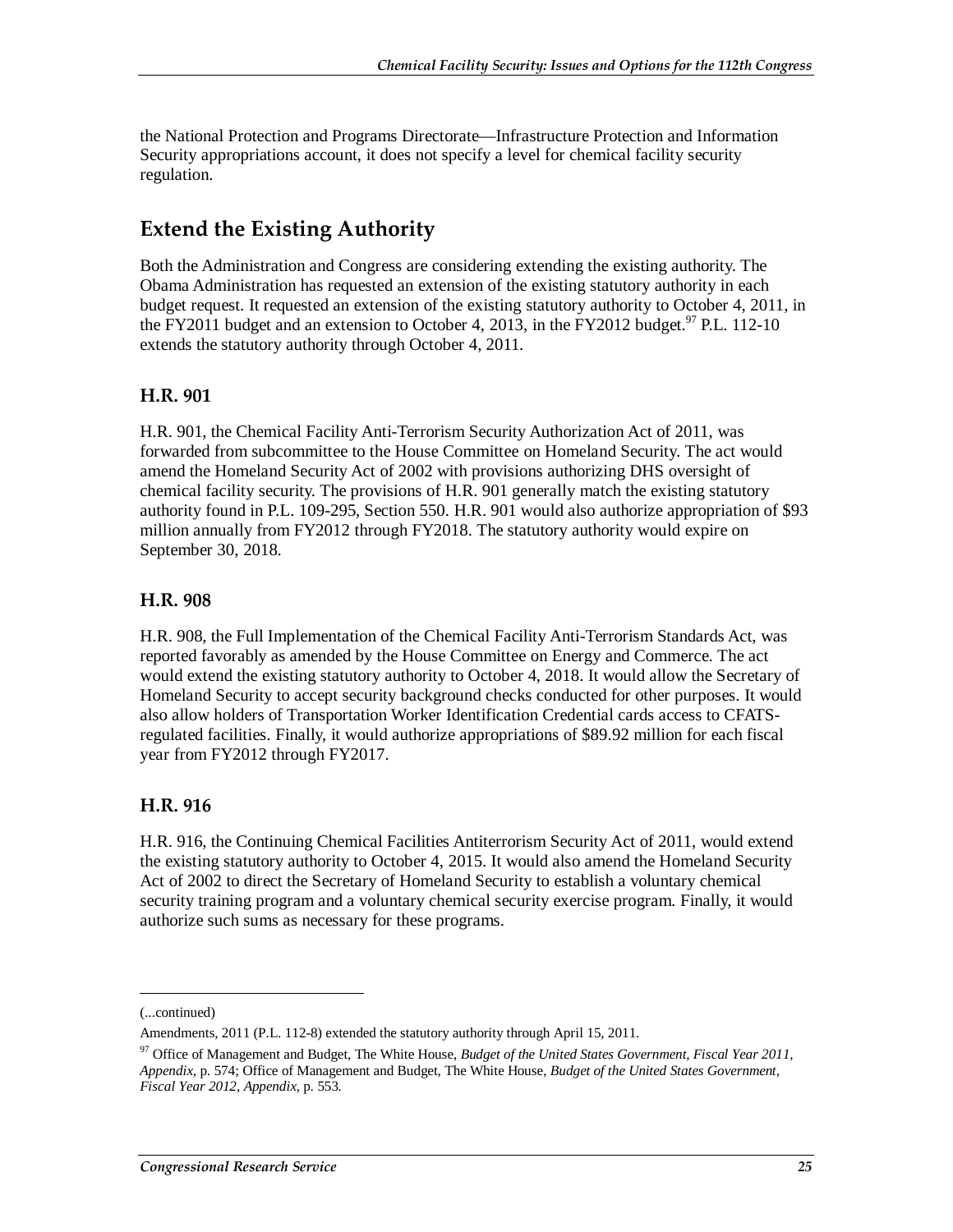### **H.R. 2017**

H.R. 2017, the Department of Homeland Security Appropriations Act, 2012, was reported from the House Committee on Appropriations. It would extend the existing statutory authority to October 4, 2012, and provide \$91.848 million in appropriations for the Infrastructure Security Compliance, \$7.5 million less than the FY2012 request. H.Rept. 112-91, the report accompanying H.R. 2017, would direct DHS to study and report regarding the impact of inherently safer technology requirements CFATS-regulated facilities. The report is to detail the DHS definition of IST; the cost that would be incurred by DHS when implementing and overseeing any requirements; and the financial and economic cost to the regulated facilities. Finally, the report is to address potential unintended consequences of implementing IST. The report also would direct DHS to expedite publication of a final rule regulating ammonium nitrate.

### **S. 473**

S. 473, the Continuing Chemical Facilities Antiterrorism Security Act of 2011, would extend the existing statutory authority to October 4, 2014. In addition, it would amend the Homeland Security Act of 2002 to direct the Secretary of Homeland Security to establish a voluntary chemical security training program, a voluntary chemical security exercise program, a voluntary technical assistance program, and a chemical facility security advisory board. S. 473 would authorize such sums as necessary for the programs and board.

## **Modify the Existing Authority**

Legislation has been introduced in both chambers that would modify the existing authority.

### **H.R. 225**

H.R. 225, the Chemical Facility Security Improvement Act of 2011, would prohibit the Secretary of Homeland Security from approving a chemical facility site security plan if the plan did not meet or exceed existing state or local security requirements. It would allow the Secretary of Homeland Security to mandate the use of specific security measures in site security plans. The bill would also cause protected information to be treated as sensitive security information in both general and legal proceedings. Finally, the act would no longer prohibit third-party individuals from bringing suit in court to require the Secretary of Homeland Security to enforce chemical facility security regulations against a chemical facility.

### **S. 709**

S. 709, the Secure Chemical Facilities Act, would codify aspects of the CFATS regulation. It would require facilities to evaluate whether the facility could reduce the consequences of an attack by using a safer chemical or process. The act would authorize DHS to require implementation of those safer measures if a facility has been classified as one of the highest-risk facilities, implementation of safer measures is feasible, and implementation would not increase risk overall by shifting risk to another location. Among other provisions, S. 709 also would increase the participation of employees and employee representatives in developing security plans. S. 709 would alter the current information protection regime, aligning it with that for sensitive security information. Finally, S. 709 would allow citizens to file suit against the